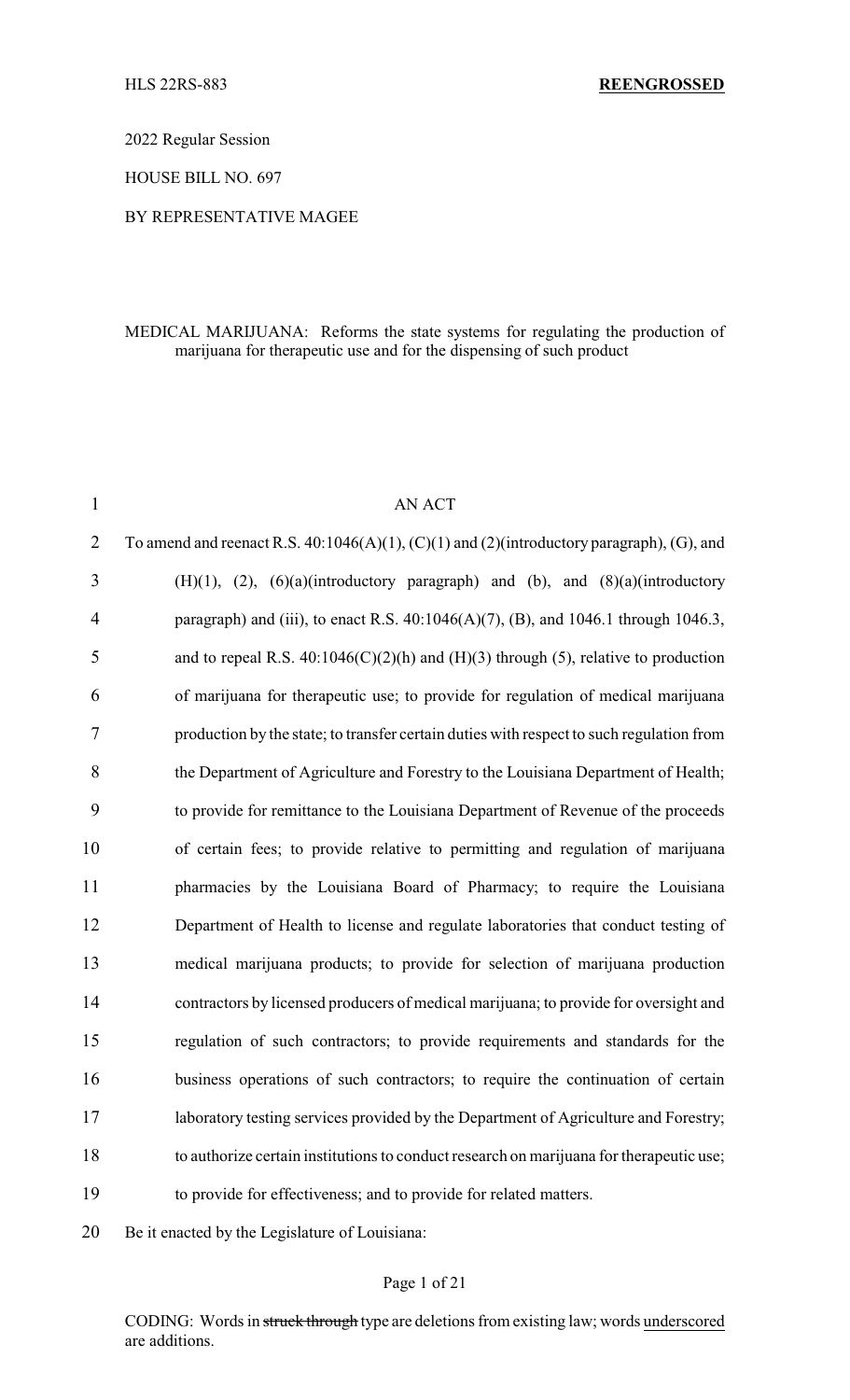| 1              | Section 1. R.S. $40:1046(A)(1)$ , $(C)(1)$ and $(2)$ (introductory paragraph), (G), and                    |
|----------------|------------------------------------------------------------------------------------------------------------|
| $\overline{2}$ | $(H)(1)$ , $(2)$ , $(6)(a)$ (introductory paragraph) and $(b)$ , and $(8)(a)$ (introductory paragraph) and |
| 3              | (iii) are hereby amended and reenacted and R.S. $40:1046(A)(7)$ , (B), and 1046.1 through                  |
| $\overline{4}$ | 1046.3 are hereby enacted to read as follows:                                                              |
| 5              | §1046. Recommendation and dispensing of marijuana for therapeutic use; rules and                           |
| 6              | regulations of the Louisiana State Board of Medical Examiners and                                          |
| 7              | Louisiana Board of Pharmacy; production facility licensing; by the                                         |
| 8              | Department of Agriculture and Forestry permitting by the Louisiana                                         |
| 9              | Department of Health                                                                                       |
| 10             | A.(1) Notwithstanding any other provision of this Part, any physician                                      |
| 11             | licensed by and in good standing with the Louisiana State Board of Medical                                 |
| 12             | Examiners to practice medicine in this state may recommend, in any form as                                 |
| 13             | permitted by the rules and regulations of the Louisiana Board of Pharmacy, raw or                          |
| 14             | marijuana, tetrahydrocannabinols, or a chemical derivative of<br>crude                                     |
| 15             | tetrahydrocannabinols for therapeutic use by any patient clinically diagnosed as                           |
| 16             | suffering from a debilitating medical condition. Nothing in this Paragraph shall be                        |
| 17             | construed to prevent the Louisiana Board of Pharmacy from permitting, by rule,                             |
| 18             | medical marijuana in a form to be administered by metered-dose inhaler. For                                |
| 19             | purposes of this Section, "metered-dose inhaler" means a device that delivers a                            |
| 20             | specific amount of medication to the lungs, in the form of a short burst of medicine                       |
| 21             | that is usually self-administered by the patient via inhalation.                                           |
| 22             | *<br>$\ast$<br>*                                                                                           |
| 23             | Nothing in this Paragraph shall be construed to prevent the Louisiana                                      |
| 24             | Board of Pharmacy from permitting, by rule, medical marijuana in a form to be                              |
| 25             | administered by metered-dose inhaler. For purposes of this Section, "metered-dose"                         |
| 26             | inhaler" means a device that delivers a specific amount of medication to the lungs,                        |
| 27             | in the form of a short burst of medicine that is usually self-administered by the                          |
| 28             | patient via inhalation.                                                                                    |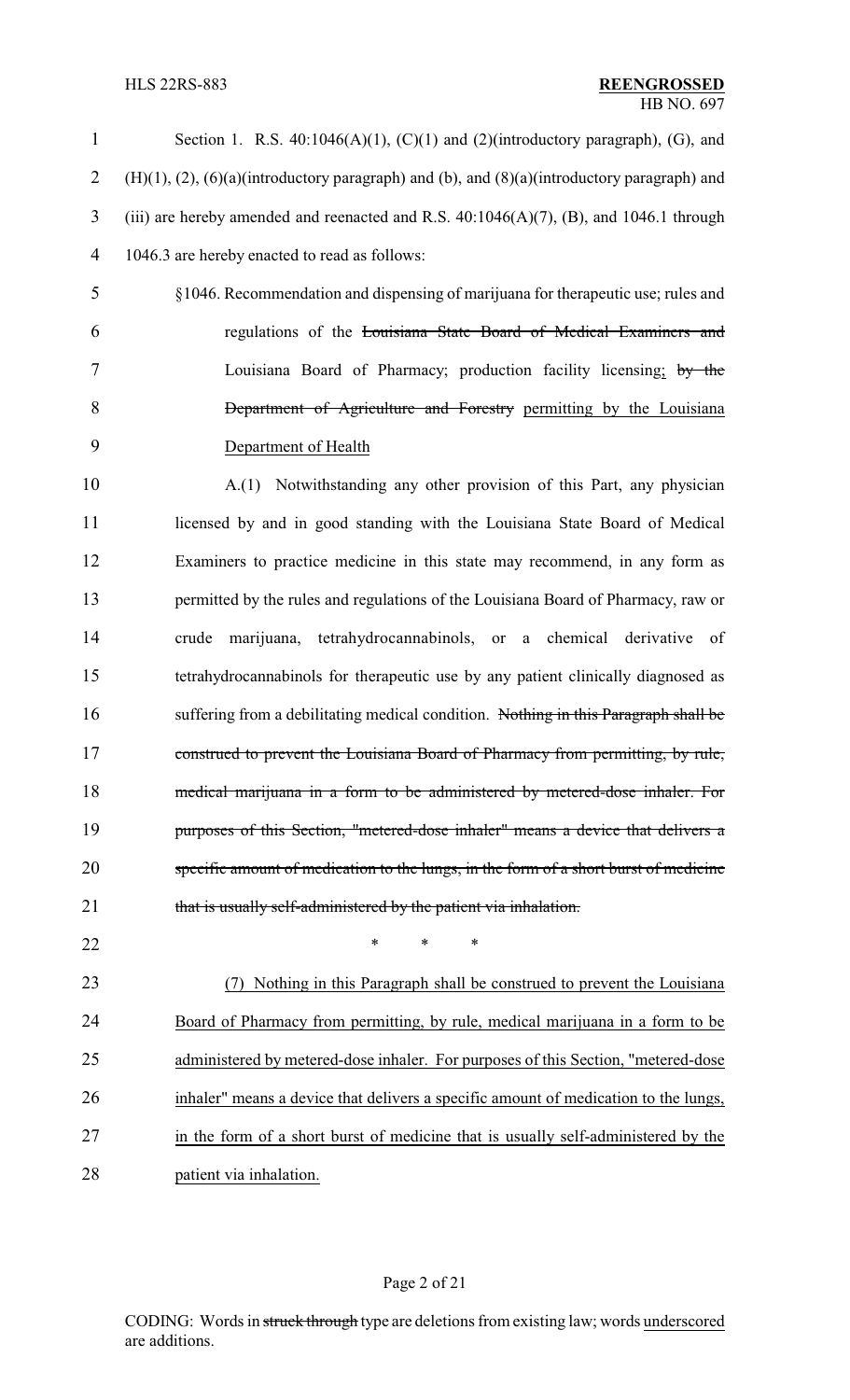| $\mathbf{1}$   | B. Nothing in this Part shall be construed or enforced in any manner that                 |
|----------------|-------------------------------------------------------------------------------------------|
| $\overline{2}$ | prevents a physician authorized by Subsection A of this Section to recommend              |
| 3              | therapeutic marijuana from recommending therapeutic marijuana through                     |
| 4              | telemedicine, as defined in R.S. 37:1262, in this state.                                  |
| 5              | $C(1)$ The Louisiana Board of Pharmacy shall adopt rules relating to the                  |
| 6              | dispensing of recommended marijuana for therapeutic use therapeutic marijuana.            |
| 7              | Any rules published by the Louisiana Board of Pharmacy board on or before January         |
| 8              | 1, 2016, that describe the pharmacist as dispensing medical marijuana based on a          |
| 9              | physician's prescription should be repromulgated to indicate that the physician is        |
| 10             | "recommending" use of therapeutic marijuana.                                              |
| 11             | (2) The rules promulgated pursuant to this Subsection shall include but not               |
| 12             | be limited to:                                                                            |
| 13             | *<br>$\ast$<br>$\ast$                                                                     |
| 14             | The Louisiana Board of Pharmacy shall develop an annual,<br>G(1)                          |
| 15             | nontransferable specialty license for a pharmacy to dispense recommended                  |
| 16             | marijuana for therapeutic use and shall limit the number of such licenses granted in      |
| 17             | the state to no more than ten licensees. The Louisiana Board of Pharmacy shall            |
| 18             | develop rules and regulations regarding the geographical locations of dispensing          |
| 19             | pharmacies in Louisiana. The board shall award a minimum of one license per               |
| 20             | region, as delineated in Paragraph (2) of this Subsection, and shall award each           |
| 21             | license through a competitive process.                                                    |
| 22             | For the purposes of this Subsection, the regions among which the<br>(2)                   |
| 23             | Louisiana Board of Pharmacy shall allocate marijuana pharmacy licenses shall              |
| 24             | correspond to the sets of parishes comprising, respectively, the human services           |
| 25             | districts and authorities established by the provisions of R.S. 28:912 as those districts |
| 26             | and authorities existed on July 1, 2022. On and after October 1, 2022, at least one       |
| 27             | licensed marijuana pharmacy shall be located in each region.                              |
| 28             | (3) After two thousand five hundred active, qualified patients are identified             |
| 29             | in the prescription monitoring program in a region, the Louisiana Board of Pharmacy       |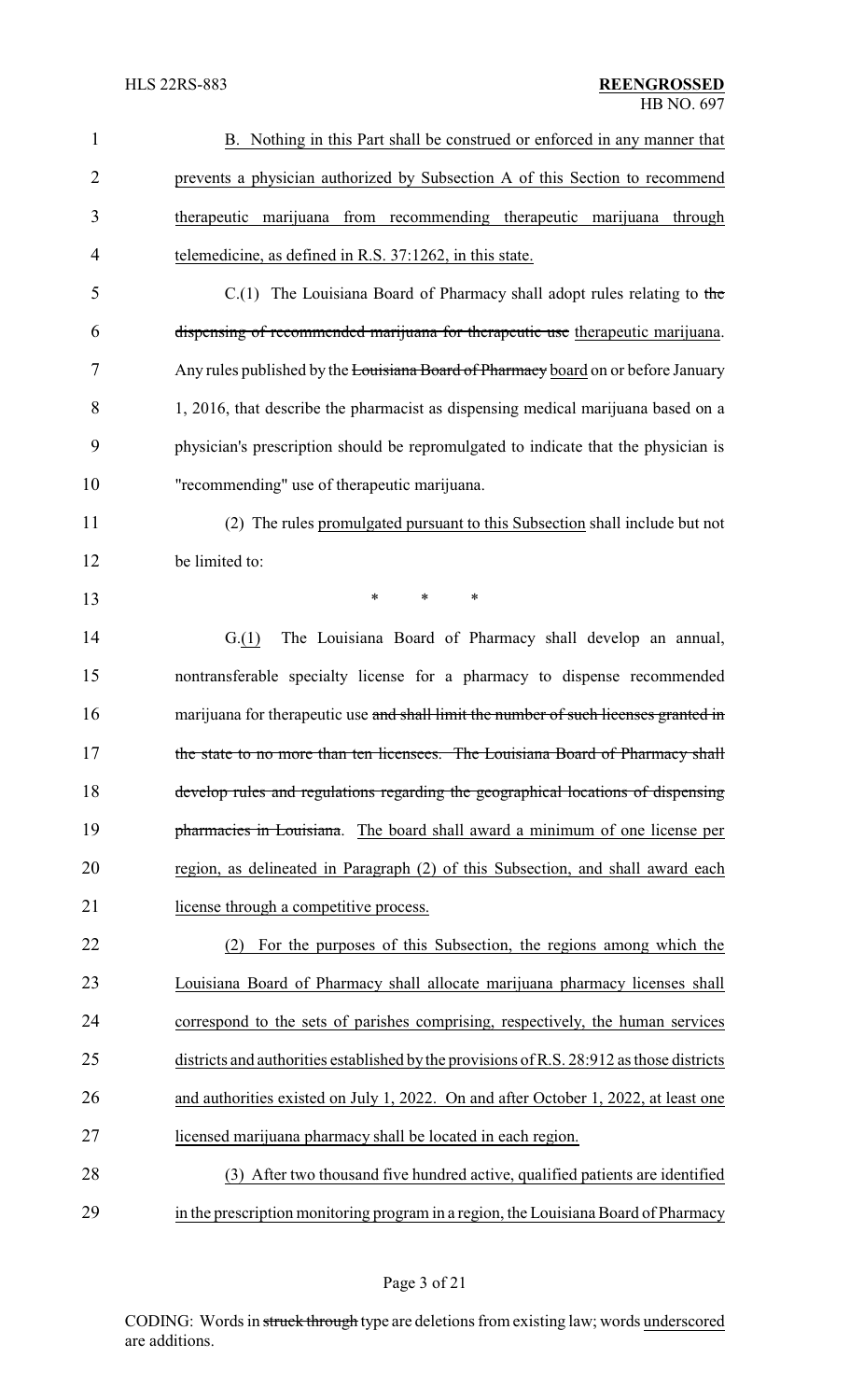| $\mathbf{1}$   | may allow the marijuana pharmacy licensee in that region to open one additional       |
|----------------|---------------------------------------------------------------------------------------|
| $\overline{2}$ | marijuana pharmacy location in that region.                                           |
| 3              | (4) Following the issuance of a license in a region in accordance with the            |
| $\overline{4}$ | process provided in Paragraph (3) of this Subsection, if a total of an additional two |
| 5              | thousand five hundred active, qualified patients are identified in the prescription   |
| 6              | monitoring program in the region, then the Louisiana Board of Pharmacy may            |
| 7              | license one additional marijuana pharmacy location in that region. In the issuance    |
| 8              | of a license as authorized in this Paragraph, the board shall consider any unserved   |
| 9              | parishes within the region when approving a location for licensure. The provisions    |
| 10             | of this Paragraph authorizing an additional license in a region shall apply each time |
| 11             | that an additional increment of two thousand five hundred active, qualified patients  |
| 12             | identified in the prescription monitoring program is reached in the region.           |
| 13             | $(5)(a)$ No marijuana pharmacy shall locate within a fifteen-mile radius of           |
| 14             | another marijuana pharmacy.                                                           |
| 15             | (b) Notwithstanding the provisions of Subparagraph (a) of this Paragraph,             |
| 16             | in a region that encompasses any parish with a population of more than three          |
| 17             | hundred fifty thousand persons according to the most recent federal decennial         |
| 18             | census, no marijuana pharmacy shall locate within a ten-mile radius of another        |
| 19             | marijuana pharmacy.                                                                   |
| 20             | (c) Notwithstanding the provisions of Subparagraph (a) of this Paragraph,             |
| 21             | in a region that encompasses any municipality with a population of more than three    |
| 22             | hundred fifty thousand persons according to the most recent federal decennial         |
| 23             | census, no marijuana pharmacy shall locate within a five-mile radius of another       |
| 24             | marijuana pharmacy.                                                                   |
| 25             | (6) Each marijuana pharmacy licensed in accordance with the provisions of             |
| 26             | this Subsection shall offer home delivery to patients in each zip code within its     |
| 27             | region at least once per month.                                                       |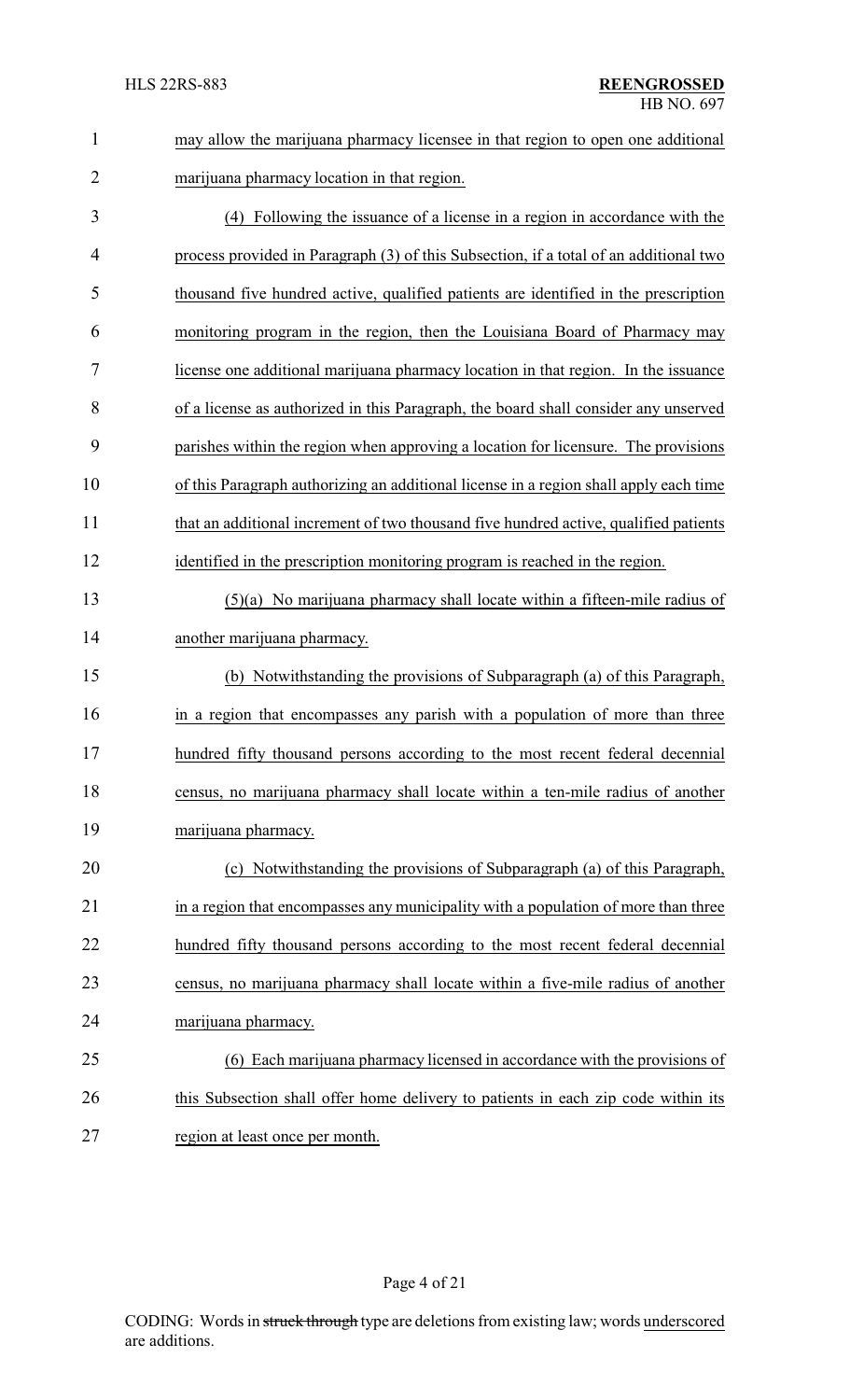| $\mathbf{1}$   | (7) For purposes of this Subsection, "active, qualified patient" means a               |
|----------------|----------------------------------------------------------------------------------------|
| $\overline{2}$ | patient that has acquired a therapeutic marijuana product at least once in the         |
| 3              | preceding twelve-month period.                                                         |
| 4              | $H(1)(a)$ The Department of Agriculture and Forestry shall develop the rules           |
| 5              | and regulations regarding the extraction, processing, and production of                |
| 6              | recommended therapeutic marijuana and the facility producing therapeutic               |
| 7              | marijuana. The rules and regulations shall require as a minimum standard that the      |
| 8              | extraction and refining process produce a product that is food-safe and capable of     |
| 9              | producing pharmaceutical-grade products. The legislature hereby recognizes and         |
| 10             | declares that both the Louisiana State University Agricultural Center and the          |
| 11             | Southern University Agricultural Center timely exercised and asserted the intent of    |
| 12             | each university to be licensed to produce recommended marijuana for therapeutic use    |
| 13             | in this state in accordance with the provisions of Act No. 261 of the 2015 Regular     |
| 14             | Session of the Legislature of Louisiana.                                               |
| 15             | (b) The rules and regulations shall also include but not be limited to the             |
| 16             | procedures for application, qualifications, eligibility, background checks, and        |
| 17             | standards for suitability for a license and penalties for violations of the rules and  |
| 18             | Each institution identified in Subparagraph (a) of this Paragraph,<br>regulations.     |
| 19             | respectively, shall select and contract with only one contractor authorized to produce |
| 20             | therapeutic marijuana in accordance with this Part. The selection process and          |
| 21             | contracting provided for in the Subparagraph shall be done in accordance with all      |
| 22             | applicable provisions of the Louisiana Procurement Code, R.S. 39:1551 et seq. Each     |
| 23             | contractor and the university with which it contracts shall execute an agreement for   |
| 24             | services.                                                                              |
| 25             | $(2)$ (a) The Department of Agriculture and Forestry shall develop an annual,          |
| 26             | The Louisiana Department of Health shall issue all of the following annually:          |
| 27             | (a) A nontransferable specialty license for the production of recommended              |
| 28             | marijuana for therapeutic use, which the department shall issue only to the Louisiana  |

29 State University Agricultural Center and the Southern University Agricultural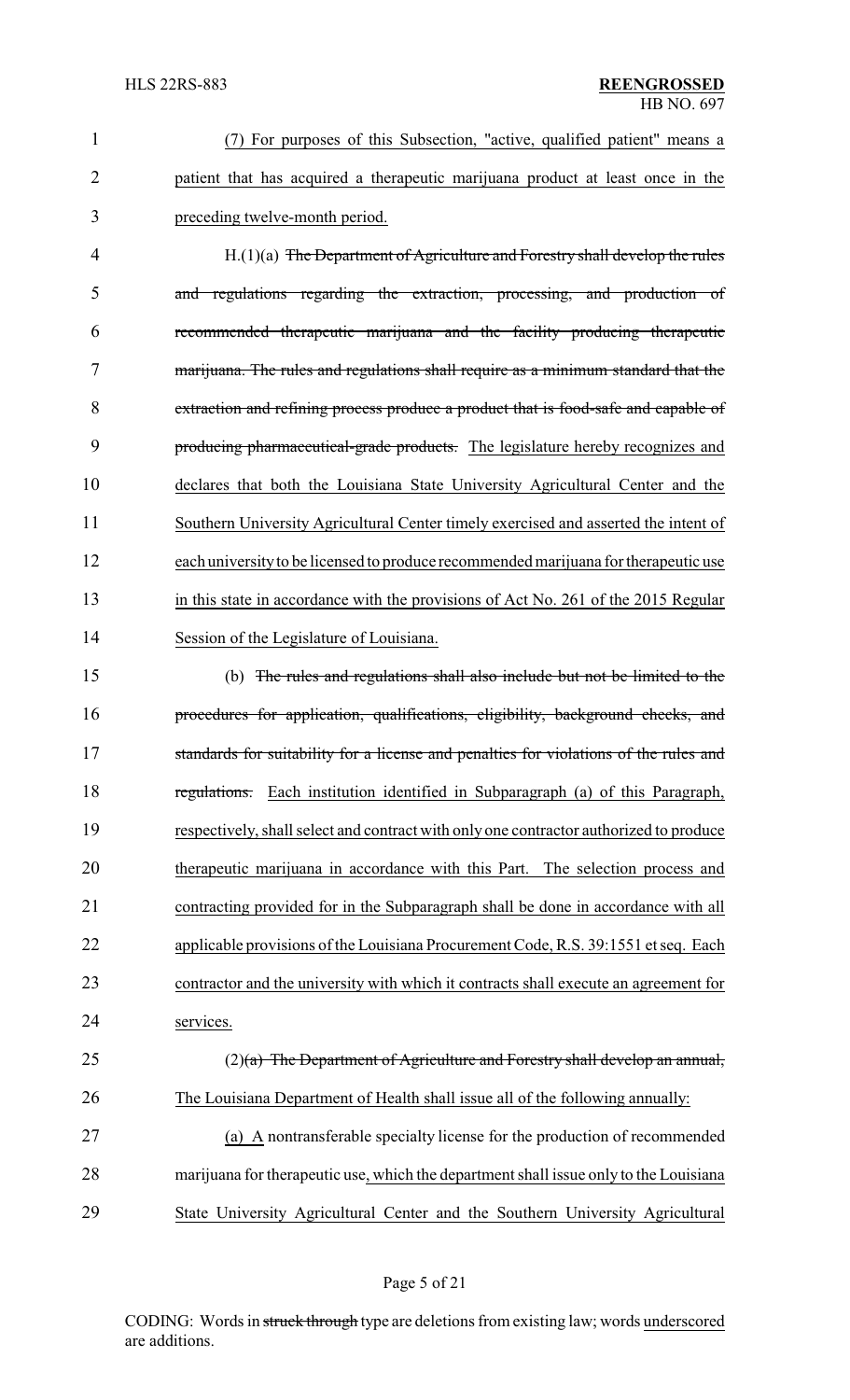| 1              | Center. Other than the licenses granted pursuant to Subparagraph (b) of this             |
|----------------|------------------------------------------------------------------------------------------|
| $\overline{2}$ | Paragraph, the Department of Agriculture and Forestry shall limit the number of such     |
| 3              | licenses granted in the state to no more than one licensee. The Louisiana State          |
| 4              | University Agricultural Center and the Southern University Agricultural Center shall     |
| 5              | have the right of first refusal to be licensed as the production facility, either        |
| 6              | separately or jointly. If neither of the centers exercise this option, the license shall |
| 7              | be awarded pursuant to the requirements provided for in Paragraphs $(3)$ through $(5)$   |
| 8              | of this Subsection.                                                                      |
| 9              | (b) Prior to September 1, 2016, the Louisiana State University Agricultural              |
| 10             | Center and the Southern University Agricultural Center shall each provide written        |
| 11             | notice to the commissioner of agriculture and forestry of their intent to be licensed    |
| 12             | as a production facility, either separately or jointly. A permit to cultivate, extract,  |
| 13             | process, produce, and transport therapeutic marijuana, which the department shall        |
| 14             | issue only to the sole contractor selected by each university in accordance with         |
| 15             | Paragraph (1) of this Subsection.                                                        |
| 16             | The Louisiana State University Agricultural Center $\sigma r$ , the Southern<br>(c)      |
| 17             | University Agricultural Center, and the University of Louisiana at Monroe may            |
| 18             | conduct research on marijuana for therapeutic use if the center is licensed as a         |
| 19             | production facility pursuant to this Section.                                            |
| 20             | (d) Effective January 1, 2020, and annually thereafter On or before February             |
| 21             | 1 annually, the Louisiana State University Agricultural Center. and the Southern         |
| 22             | University Agricultural Center, and the University of Louisiana at Monroe shall each     |
| 23             | submit a report to the Senate and House committees on health and welfare, to include     |
| 24             | a report which includes data and outcomes of the any research conducted pursuant         |
| 25             | to Subparagraph (c) of this Paragraph. No such report shall include any proprietary      |
| 26             | information, intellectual property, or private financial data.                           |
| 27             | $(6)(a)$ The Department of Agriculture and Forestry Louisiana Department of              |
| 28             | Health shall collect all of the following information from each licensee:                |
| 29             | $\ast$<br>∗<br>*                                                                         |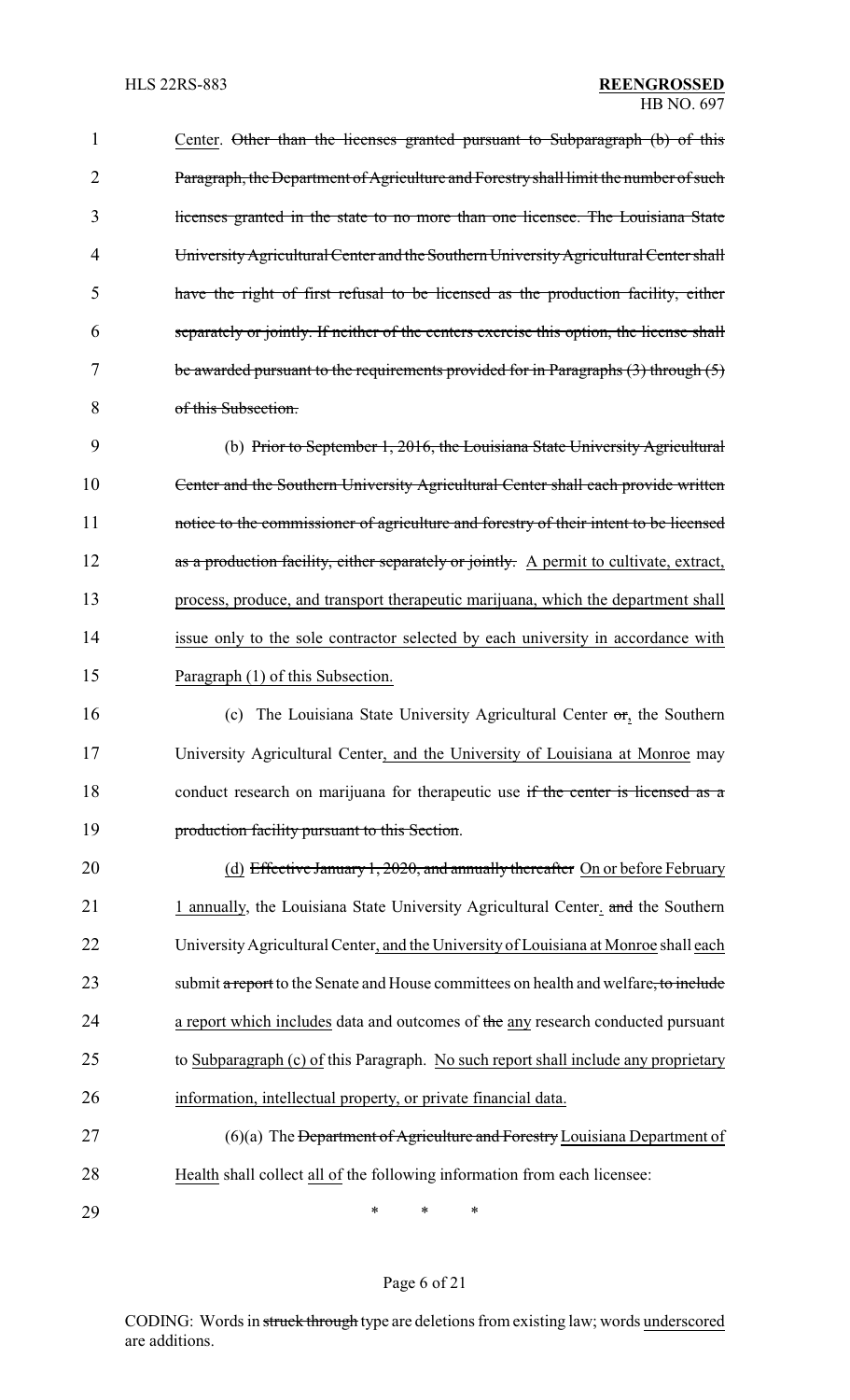| $\mathbf{1}$   | (b) The Department of Agriculture and Forestry Louisiana Department of                  |
|----------------|-----------------------------------------------------------------------------------------|
| $\overline{2}$ | Health shall provide the information collected pursuant to as required by this          |
| 3              | Paragraph for the previous calendar year in the form of a written report to the         |
| $\overline{4}$ | <b>Louisiana Legislature</b> legislature no later than February first of each year. The |
| 5              | department shall also make a copy of the report required by this Subparagraph           |
| 6              | available to the public on the Internet internet.                                       |
| 7              | *<br>*<br>∗                                                                             |
| 8              | $(8)(a)$ The department Louisiana Department of Health shall perform the                |
| 9              | following:                                                                              |
| 10             | $\ast$<br>*<br>*                                                                        |
| 11             | (iii) Assess a fee of seven percent of the gross sales of the rapeutic marijuana.       |
| 12             | The fee shall be reported and paid by the licensed production facility or permitted     |
| 13             | contractor that sells therapeutic marijuana to marijuana pharmacies. The fee that       |
| 14             | shall be collected by the Department of Revenue and shall be subject to the             |
| 15             | provisions of Chapter 18 of Subtitle II of Title 47 of the Louisiana Revised Statutes   |
| 16             | of 1950 as amended. Notwithstanding the provisions of Subparagraph (b) of this          |
| 17             | Paragraph, the Department of Revenue shall transfer monthly to the state treasury for   |
| 18             | deposit into the Community and Family Support System Fund, as established in R.S.       |
| 19             | 28:826, the amount of revenues collected in accordance with this Item. An amount        |
| 20             | shall be allocated to the department, pursuant to legislative appropriation, for        |
| 21             | regulatory, administrative, investigative, enforcement, legal, and other such expenses  |
| 22             | as may be necessary to carry out the provisions of this Chapter and for activities      |
| 23             | associated with the enforcement of law and regulations governing the therapeutic        |
| 24             | marijuana program.                                                                      |
| 25             | $\ast$<br>*<br>*                                                                        |
| 26             | §1046.1. Contractors; selection; minimum standards                                      |
| 27             | A. The contractor selected by the licensed university through a competitive             |
| 28             | bid process to cultivate, extract, process, produce, and transport therapeutic          |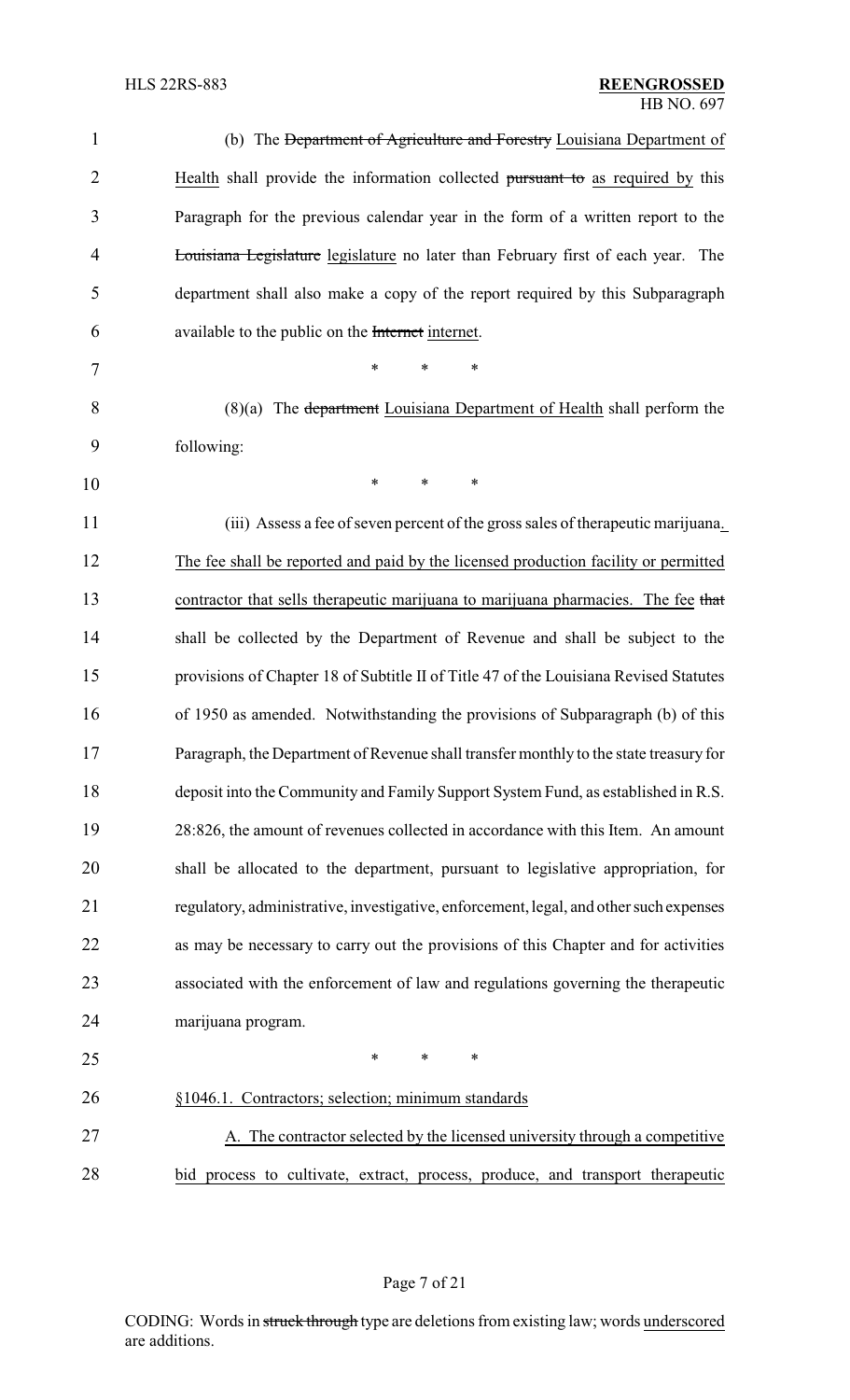| 1              | marijuana shall be subject to oversight and inspections by the Louisiana Department       |
|----------------|-------------------------------------------------------------------------------------------|
| $\overline{2}$ | of Health as provided in this Section.                                                    |
| 3              | B. Initial inspections of contractor facilities shall be conducted in accordance          |
| 4              | with the following procedures and requirements:                                           |
| 5              | Prior to commencement of operations, the Louisiana Department of<br>(1)                   |
| 6              | Health shall conduct an initial inspection of the contractor's facility, limited strictly |
| 7              | to a determination of the following:                                                      |
| 8              | (a) That the contractor facility adheres to all of the following:                         |
| 9              | Is within a building that has a complete roof enclosure supported by<br>(i)               |
| 10             | connecting walls, constructed of solid materials, that extend from the ground to the      |
| 11             | roof.                                                                                     |
| 12             | (ii) Has a foundation, slab, or equivalent base to which the floor is securely            |
| 13             | attached.                                                                                 |
| 14             | (iii) Meets performance standards ensuring that cultivation and processing                |
| 15             | activities cannot be and are not reasonably perceptible from the structure in terms of    |
| 16             | common visual observation, odors, smell, fragrances, or other olfactory stimulus,         |
| 17             | light pollution, glare, brightness, adequate ventilation to prevent mold, and noise       |
| 18             | (iv) Provides complete visual screening.                                                  |
| 19             | Meets the standards of any applicable state and local electrical, fire,<br>(v)            |
| 20             | plumbing, and building specification codes.                                               |
| 21             | (b) That the contractor possesses and maintains accurate, detailed plans and              |
| 22             | elevation drawings of all operational areas involved with the cultivation, extraction,    |
| 23             | processing, and production of therapeutic marijuana.                                      |
| 24             | (c) That the contractor possesses and maintains a written operations plan,                |
| 25             | which plan shall be limited to standard operating procedures for the cultivation of       |
| 26             | marijuana in each facility production area, instructions for making each product          |
| 27             | produced on the premises, equipment operations manuals, procedures for conducting         |
| 28             | necessary safety checks, sanitization procedures for working surfaces and equipment,      |
| 29             | quality control procedures, and emergency preparedness procedures.                        |

# Page 8 of 21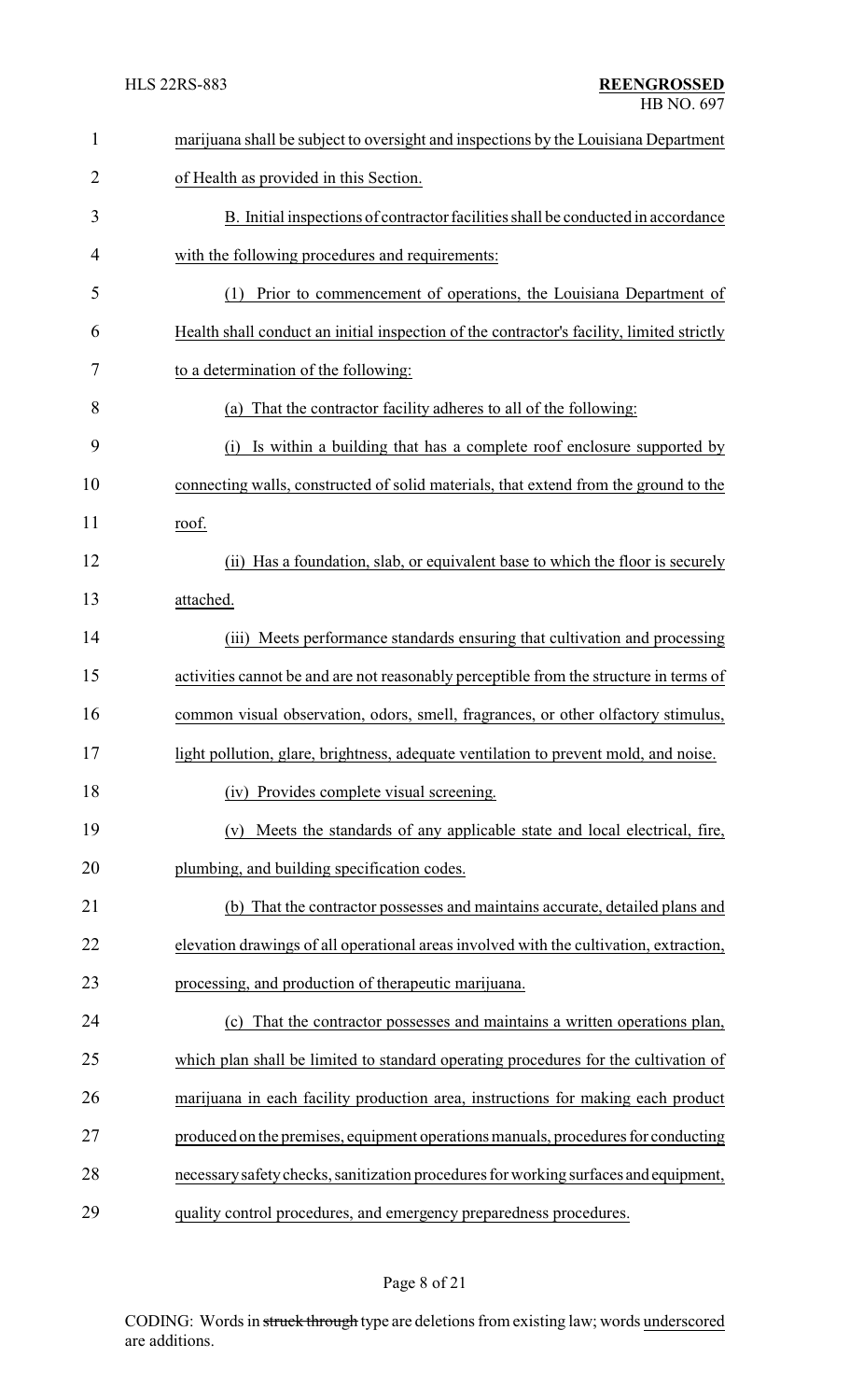| $\mathbf{1}$   | (d) That the contractor has connection and access to the Louisiana Medical             |
|----------------|----------------------------------------------------------------------------------------|
| $\overline{2}$ | Marijuana Tracking System.                                                             |
| 3              | That the contractor has security against unauthorized entry via the<br>(e)             |
| 4              | presence of operational alarm and video surveillance systems, limited access areas,    |
| 5              | secure locking systems, and door controls throughout the facility.                     |
| 6              | The initial inventory and accuracy of inventory reporting.<br>(f)                      |
| 7              | (g) The existence of current, complete, and accurate personnel records.                |
| 8              | $(2)(a)$ Notwithstanding Paragraph $(1)$ of this Subsection, nothing in this           |
| 9              | Section shall be construed to obstruct or impede the lawful activity of any licensee   |
| 10             | or permittee.                                                                          |
| 11             | The provisions of this Subsection are intended to ensure a reliable,<br>(b)            |
| 12             | adequate, and uninterrupted supply of therapeutic marijuana to Louisiana patients.     |
| 13             | $C(1)$ Inspections of contractor facilities other than initial inspections shall       |
| 14             | be conducted in accordance with the procedures and requirements provided in            |
| 15             | Paragraph (2) of this Subsection.                                                      |
| 16             | After a contractor commences producing therapeutic marijuana in an<br>(2)              |
| 17             | approved facility, the Louisiana Department of Health shall inspect each contractor    |
| 18             | facility at least twice annually to verify the existence or accuracy of the following: |
| 19             | (a) Possession and accuracy of detailed plans and elevation drawings of all            |
| 20             | operational areas involved with the cultivation, extraction, processing, and           |
| 21             | production of medical marijuana.                                                       |
| 22             | (b) Existence and possession of a current written operations plan.                     |
| 23             | Connection and accessibility to Louisiana Medical Marijuana Tracking<br>(c)            |
| 24             | System.                                                                                |
| 25             | Operational alarm and video surveillance systems.<br>(d)                               |
| 26             | Secure locks throughout the facility.<br>(e)                                           |
| 27             | Controls to limited access areas.<br>(f)                                               |
| 28             | Current, complete, and accurate personnel records.<br>(g)                              |
| 29             | (h) Biannual inventory reports.                                                        |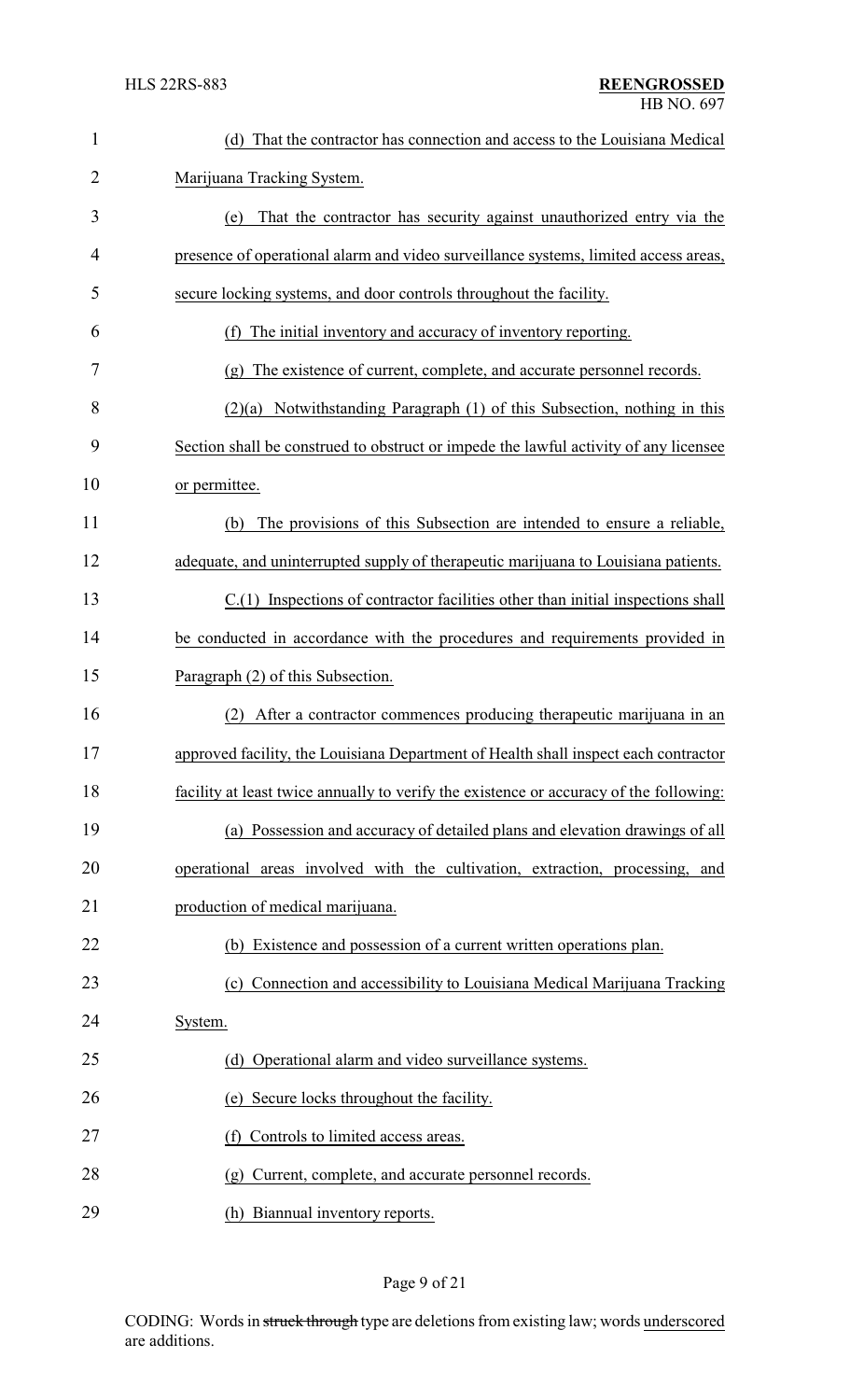| $\mathbf{1}$   | D. All of the following standards and requirements for security shall apply           |
|----------------|---------------------------------------------------------------------------------------|
| $\overline{2}$ | with respect to contractor facilities:                                                |
| 3              | (1) Any contractor facility alarm or surveillance system shall include the            |
| 4              | following:                                                                            |
| 5              | A panic device that sounds an audible alarm and notifies law<br>(a)                   |
| 6              | enforcement.                                                                          |
| 7              | (b) Surveillance system coverage for all points of ingress and egress to the          |
| 8              | facility, including but not limited to doorways, windows, and loading bays.           |
| 9              | (c) "Duress" or "hold up" features to enable activation of a silent alarm.            |
| 10             | (d) Date- and time-stamped recording of all points of ingress and egress, any         |
| 11             | limited access areas including rooms containing a safe, any room in which any part    |
| 12             | of the disposal process occurs, and any room or area used to cultivate, extract,      |
| 13             | process, produce, or store therapeutic marijuana.                                     |
| 14             | (e) Capabilities including continuous recording, archiving, and at least one          |
| 15             | on-site display monitor connected to the system.                                      |
| 16             | Each contractor facility shall maintain on-site security personnel, at a              |
| 17             | minimum, during standard United States business hours of eight o'clock a.m. to five   |
| 18             | o'clock p.m. and shall maintain off-site, electronic security monitoring at all other |
| 19             | times.                                                                                |
| 20             | (3) All surveillance recordings shall be maintained for a minimum of thirty           |
| 21             | days and access to surveillance controls and monitoring shall be limited to           |
| 22             | specifically-authorized personnel.                                                    |
| 23             | (4) Each contractor shall limit access to and post limited-access signage             |
| 24             | where marijuana is cultivated, extracted, processed, produced, or stored. Limited     |
| 25             | access areas shall remain locked and accessible only by authorized personnel.         |
| 26             | Each employee, supervisor, or agent of each contractor shall keep a<br>(5)            |
| 27             | current identification card, in a form approved by the department, on his person      |
| 28             | when present at a contractor facility.                                                |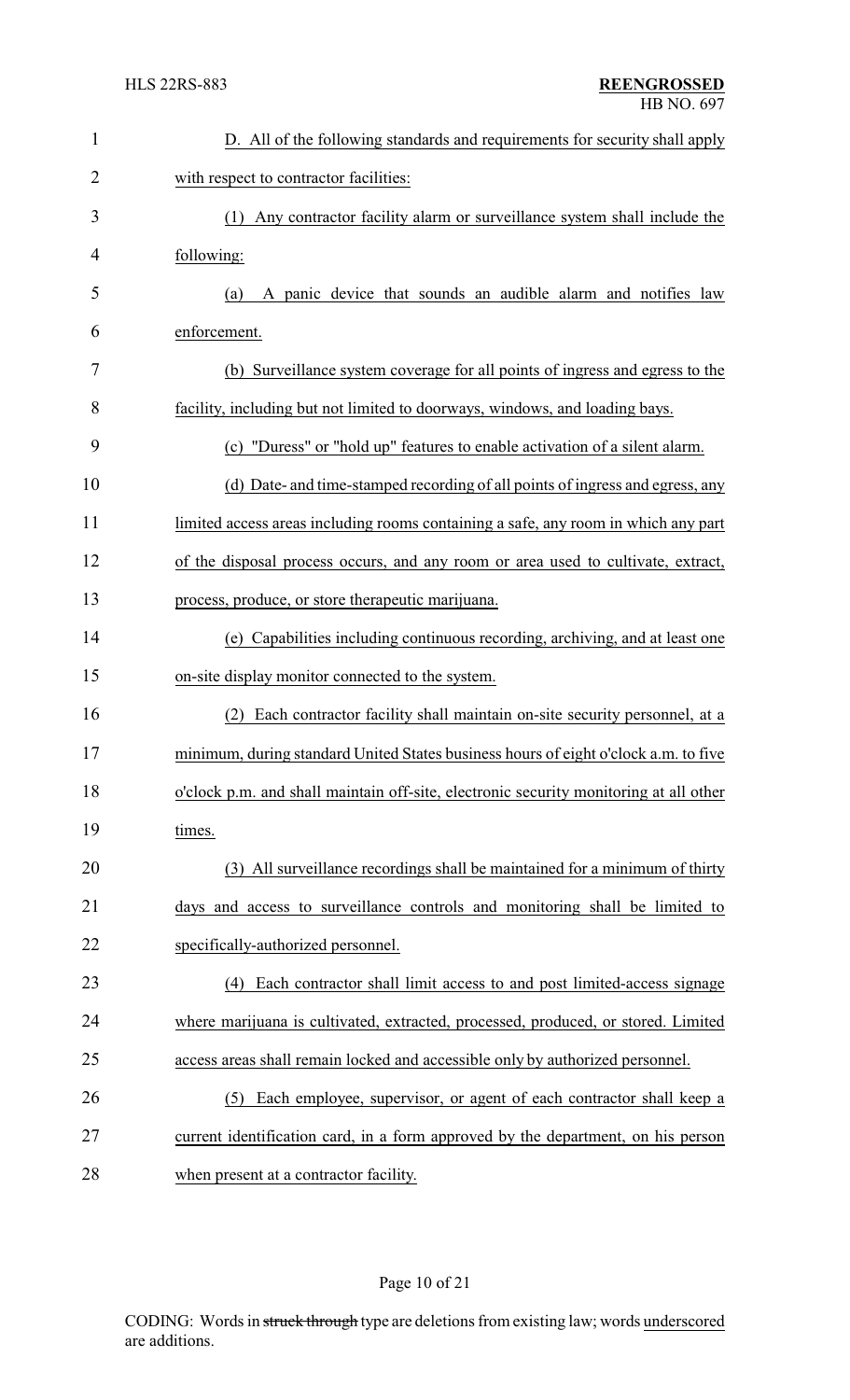| $\mathbf{1}$   | E. All of the following procedures, restrictions, and authorizations shall              |
|----------------|-----------------------------------------------------------------------------------------|
| $\overline{2}$ | apply relative to visitors at contractor facilities:                                    |
| 3              | Persons who do not possess a contractor identification card shall be<br>(1)             |
| 4              | issued a visitor identification badge after signing a log maintained by the contractor  |
| 5              | that properly identifies the visitor to the premises. The visitor shall wear the badge  |
| 6              | for the duration of his time on the premises, and the visitor shall not be left         |
| 7              | unaccompanied in any area where marijuana or marijuana products are present.            |
| 8              | (2) Notwithstanding Paragraph (1) of this Subsection, if it is necessary for            |
| 9              | a visitor to enter a facility to conduct repairs, maintenance, or other specific duties |
| 10             | on the premises, the visitor may be escorted to the work site and left unaccompanied    |
| 11             | while completing a job if that job is not within a limited access area. If it is        |
| 12             | necessary for a visitor to enter a facility's limited access area, the visitor shall be |
| 13             | escorted to the work area and must remain accompanied by facility personnel while       |
| 14             | the work is being completed in the limited access area if marijuana or marijuana        |
| 15             | products are within the limited access area. The visitor may be left unaccompanied      |
| 16             | in the limited access area if no marijuana or marijuana products are within the         |
| 17             | limited access area while the visitor is present. If the visitor is left unaccompanied  |
| 18             | in the limited access area, facility personnel shall ensure that the visitor is under   |
| 19             | video surveillance for the duration of the visitor's time spent on the premises.        |
| 20             | F. All of the following requirements shall apply with respect to data                   |
| 21             | management by contractors:                                                              |
| 22             | Each contractor shall acquire and maintain all software, hardware, and<br>(1)           |
| 23             | infrastructure<br>communications<br>necessary to ensure<br>connectivity<br>and<br>to    |
| 24             | implementation of the Louisiana Medical Marijuana Tracking System, referred to          |
| 25             | hereafter in this Subsection as the LMMTS, to track therapeutic marijuana from seed     |
| 26             | to distribution to an approved laboratory, to licensed pharmacies, to another           |
| 27             | cultivation contractor or to destruction, tagging each plant and product with a unique  |
| 28             | identification number, and entering the number into LMMTS for tracking. The             |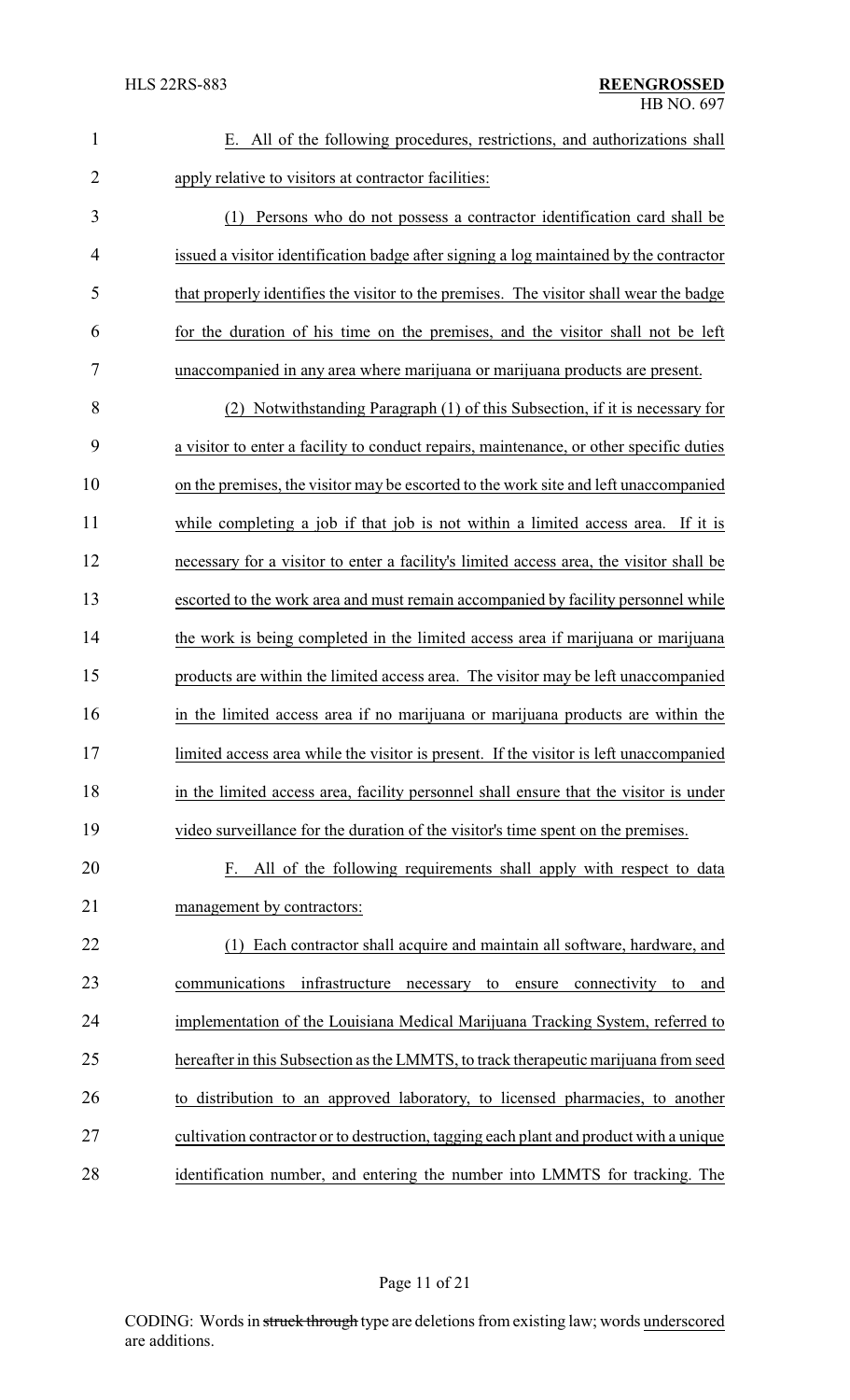| $\mathbf{1}$ | contractor shall bear the cost of all expenses related to tracking, tagging, and       |
|--------------|----------------------------------------------------------------------------------------|
| 2            | implementation of the LMMTS.                                                           |
| 3            | Within twenty-four hours of the respective qualifying event, the<br>(2)                |
| 4            | contractor shall record the following in the LMMTS:                                    |
| 5            | (a) Any purchase or acquisition of therapeutic marijuana seeds; plants,                |
| 6            | including immature plants and seedlings; or derivatives thereof.                       |
| 7            | (b) The sale, transfer, or transport of the rapeutic marijuana or its derivatives      |
| 8            | to another contractor, approved laboratory, or therapeutic marijuana pharmacy.         |
| 9            | (c) The disposal of the rapeutic marijuana.                                            |
| 10           | (3) Notwithstanding any other provision of this Section, each contractor shall         |
| 11           | keep all documents and information required by this Part for at least the current year |
| 12           | and the three preceding calendar years, including but not limited to business records  |
| 13           | necessary to fully account for each business transaction conducted by contractor.      |
| 14           | G. All of the following standards and requirements shall apply to contractors'         |
| 15           | inventory:                                                                             |
| 16           | (1)<br>Each contractor shall maintain a comprehensive inventory of all                 |
| 17           | marijuana, including, without limitation, usable marijuana available for dispensing,   |
| 18           | mature marijuana plants, and seedlings at each authorized location. Following an       |
| 19           | initial inventory, all marijuana shall be inventoried on a weekly basis.               |
| 20           | (2) Any therapeutic marijuana waste product shall be properly weighed and              |
| 21           | recorded in the Louisiana Medical Marijuana Tracking System and stored in a            |
| 22           | limited-access area of a contractor facility until rendered unusable.                  |
| 23           | H. Material safety data sheet requirements shall include all of the following:         |
| 24           | (1) Any pesticides or chemicals used by a contractor in the production of              |
| 25           | therapeutic marijuana shall be used and stored according to the contractor's written   |
| 26           | operations plan.                                                                       |
| 27           | (2) Each contractor shall maintain a material safety data sheet in each facility       |
| 28           | area where toxic cleaning compounds, sanitizing agents, solvents used in the           |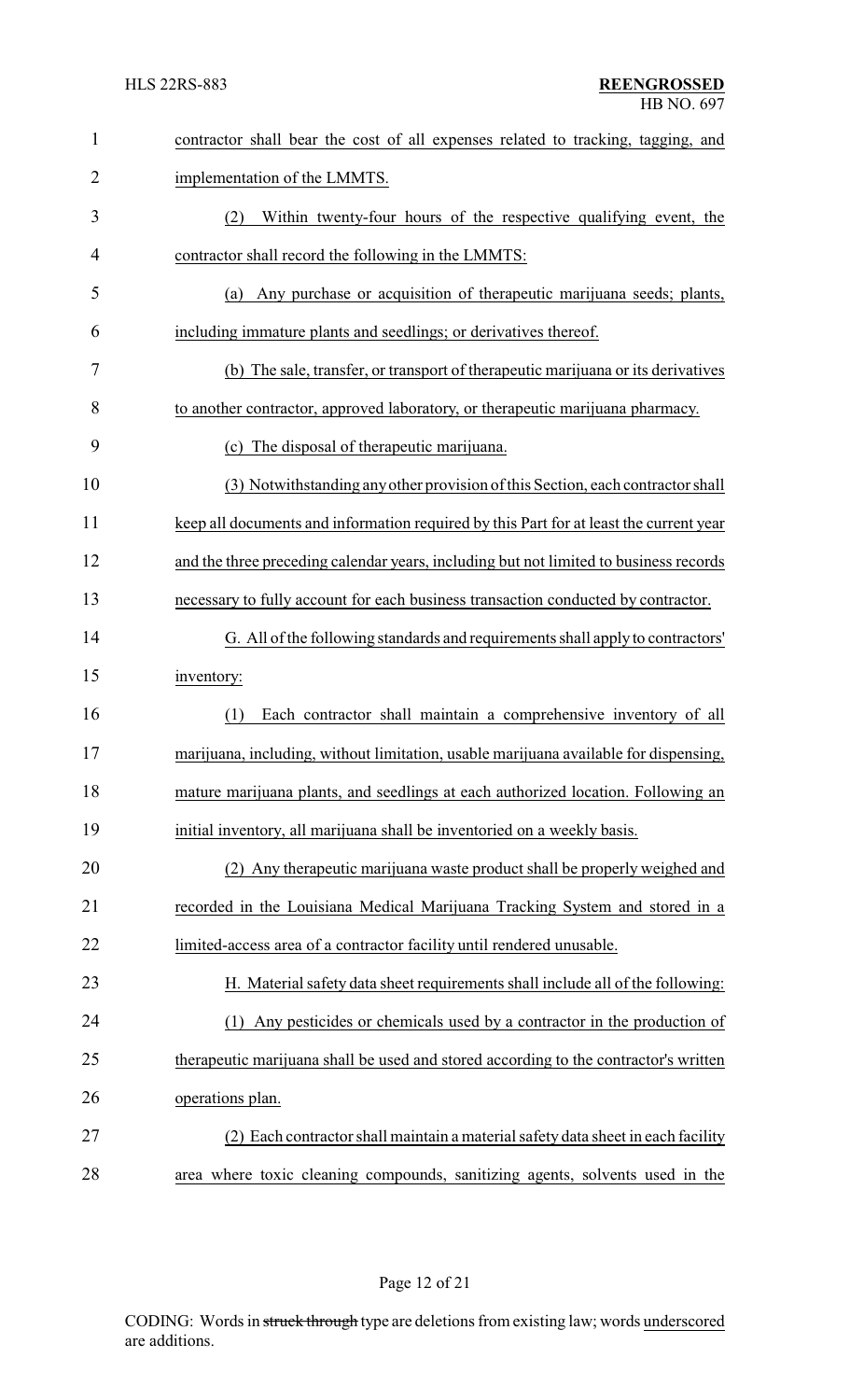| $\mathbf{1}$   | production of therapeutic marijuana extracts and concentrates, pesticide chemicals,  |
|----------------|--------------------------------------------------------------------------------------|
| $\overline{2}$ | or other agricultural chemicals are used or stored.                                  |
| 3              | (3) Each contractor shall record the following information when applying a           |
| 4              | pesticide or other agricultural chemical to therapeutic marijuana at any cultivation |
| 5              | stage:                                                                               |
| 6              | The date and time of the pesticide or chemical application.<br>(a)                   |
| 7              | The name of each individual who applied the pesticide or chemical.<br>(b)            |
| 8              | The identification number of all batches receiving the application.<br>(c)           |
| 9              | The amount and name of the pesticide or chemical applied, including the<br>(d)       |
| 10             | United States Environmental Protection Agency registration number, if any.           |
| 11             | All of the following requirements shall apply to transportation of                   |
| 12             | therapeutic marijuana by contractors:                                                |
| 13             | Prior to transporting therapeutic marijuana, a contractor shall generate<br>(1)      |
| 14             | an inventory manifest in the Louisiana Medical Marijuana Tracking System, referred   |
| 15             | to hereafter in this Subsection as the LMMTS, including all of the following         |
| 16             | information:                                                                         |
| 17             | (a) The name of the contractor originating the transport.                            |
| 18             | (b) The name of the contractor, approved laboratory, or licensed pharmacy            |
| 19             | receiving the transport.                                                             |
| 20             | (c) The quantity by weight or unit of each type of therapeutic marijuana             |
| 21             | product contained in the transport.                                                  |
| 22             | (d) The date and approximate departure and arrival times for the transport.          |
| 23             | The identity of the agent or agents accompanying the transport.<br>(e)               |
| 24             | The make, model, and license plate number of the transport delivery<br>(f)           |
| 25             | vehicle.                                                                             |
| 26             | The contractor originating the transport shall provide the contractor,<br>(2)        |
| 27             | approved laboratory, or licensed pharmacy receiving the transport with a copy of the |
| 28             | LMMTS inventory manifest, which shall not be altered after departing the             |
| 29             | originating contractor's facility.                                                   |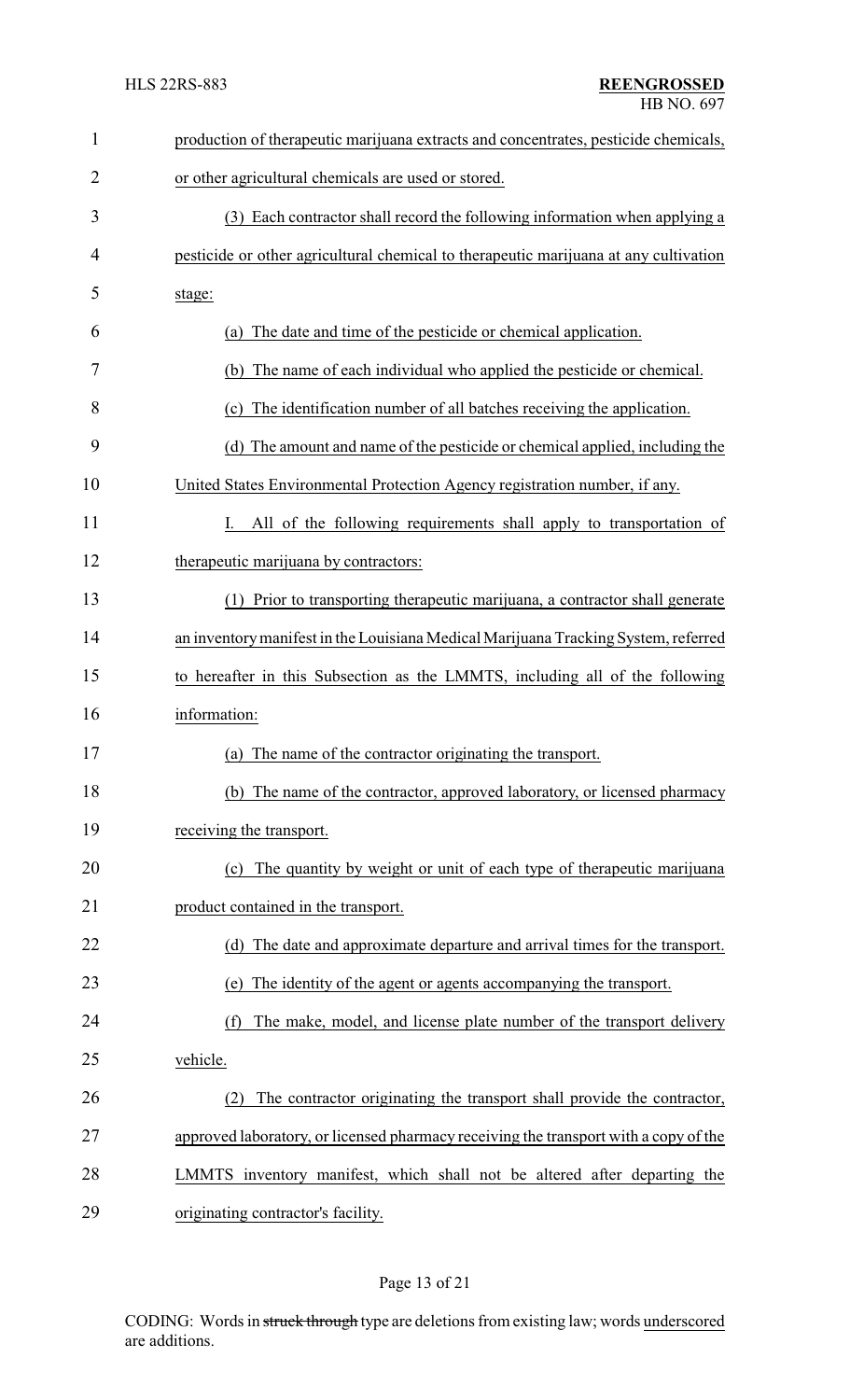| $\mathbf{1}$   | The contractor, approved laboratory, or licensed pharmacy receiving the                  |
|----------------|------------------------------------------------------------------------------------------|
| $\overline{2}$ | transport shall record the quantities of all therapeutic marijuana products in the       |
| 3              | LMMTS. However, any contractor, approved laboratory, or licensed pharmacy                |
| $\overline{4}$ | receiving a therapeutic marijuana transport shall refuse the transport if it is not      |
| 5              | accompanied by an unaltered LMMTS inventory manifest.                                    |
| 6              | §1046.2. Therapeutic marijuana laboratory; licensure and renewal requirements            |
| 7              | Prior to analyzing, testing, or handling therapeutic marijuana in<br>A(1)                |
| 8              | Louisiana, an applicant for a therapeutic marijuana laboratory license shall submit      |
| 9              | an initial license application on a form and in a manner prescribed by the Louisiana     |
| 10             | Department of Health, referred to hereafter in this Section as the "department".         |
| 11             | (2) Approved laboratories may include the Department of Agriculture and                  |
| 12             | Forestry agricultural chemistry laboratory; the colleges, universities, other            |
| 13             | institutions, and systems governed by the Louisiana Board of Regents; public-private     |
| 14             | partnerships involving the systems, colleges and universities governed by the            |
| 15             | Louisiana Board of Regents and private laboratories; and private laboratories. The       |
| 16             | Department of Agriculture Forestry agricultural chemistry laboratory shall be exempt     |
| 17             | from the application process and deemed approved but shall comply with                   |
| 18             | Subparagraphs (d) and (e) of this Paragraph. All other applicants shall meet all of      |
| 19             | the following requirements:                                                              |
| 20             | Be accredited by the National Institute on Drug Abuse, the National<br>(a)               |
| 21             | Environmental Laboratory Accreditation Conference, the International Organization        |
| 22             | for Standardization, or other accrediting entity approved by the department, which       |
| 23             | accreditation shall be maintained in active and good standing or other substantially     |
| 24             | similar status for the duration of licensure.                                            |
| 25             | (b) Employ or hire a laboratory director or other qualifying individual. The             |
| 26             | laboratory director or other qualifying individual and any persons involved in the       |
| 27             | testing of marijuana or marijuana products or whose involvement with the laboratory      |
| 28             | requires or authorizes access to restricted limited access areas of the laboratory shall |
| 29             | obtain a permit in accordance with the requirements of R.S. 40:1047.                     |

# Page 14 of 21

CODING: Words in struck through type are deletions from existing law; words underscored are additions.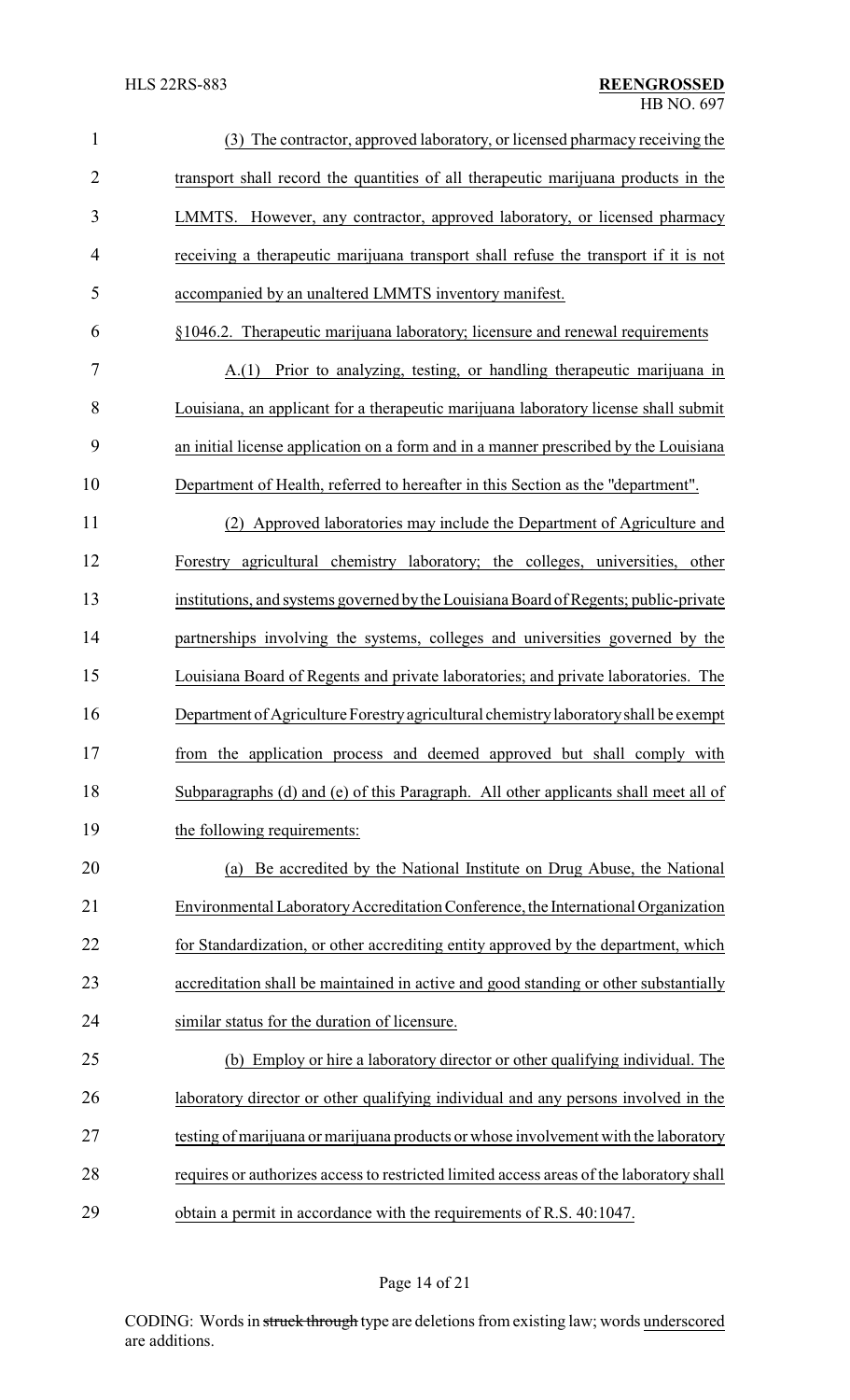| $\mathbf{1}$   | Submit to at least one on-site facility inspection conducted by the<br>(c)             |
|----------------|----------------------------------------------------------------------------------------|
| $\overline{2}$ | department prior to licensure.                                                         |
| 3              | (d) Implement and utilize the Louisiana Medical Marijuana Tracking System              |
| 4              | (LMMTS) computerized inventory tracking system to post accurate analyses and           |
| 5              | results, which shall be subject to review by the department. Payment of any costs      |
| 6              | associated with access to or implementation or use of LMMTS shall be the               |
| 7              | responsibility of the laboratory exclusively.                                          |
| 8              | Demonstrate acceptable laboratory performance standards regarding<br>(e)               |
| 9              | accuracy, precision, proficiency, reportable ranges, specificity, or other quality     |
| 10             | controls required by the department.                                                   |
| 11             | B.(1) Each therapeutic marijuana laboratory license shall be effective for one         |
| 12             | year and shall be renewed on or before December 31 annually.                           |
| 13             | (2) Each therapeutic marijuana laboratory licensee shall apply for license             |
| 14             | renewal on or before October 31 each year on a form and in a manner prescribed by      |
| 15             | the department.                                                                        |
| 16             | Any therapeutic marijuana laboratory license not timely renewed as<br>(3)              |
| 17             | required by this Subsection shall expire on December 31 at midnight.<br>Upon           |
| 18             | expiration of the license, the laboratory shall cease all operations and destroy all   |
| 19             | marijuana or marijuana products physically remaining at its location.                  |
| 20             | Prior to granting a license renewal application, the department shall<br>(4)           |
| 21             | ensure that the therapeutic marijuana laboratory licensee continues to meet the        |
| 22             | requirements of this Part, including but not limited to the licensee's compliance with |
| 23             | Subsection A of this Section and its good standing with applicable requirements of     |
| 24             | the secretary of state. The department shall conduct an out-of-cycle inspection of the |
| 25             | therapeutic marijuana laboratory licensee if necessary to ensure acceptable lab        |
| 26             | performance standards, accuracy, precision, proficiency, reportable ranges,            |
| 27             | specificity, or other quality controls and assurances necessary to protect Louisiana   |
| 28             | patients.                                                                              |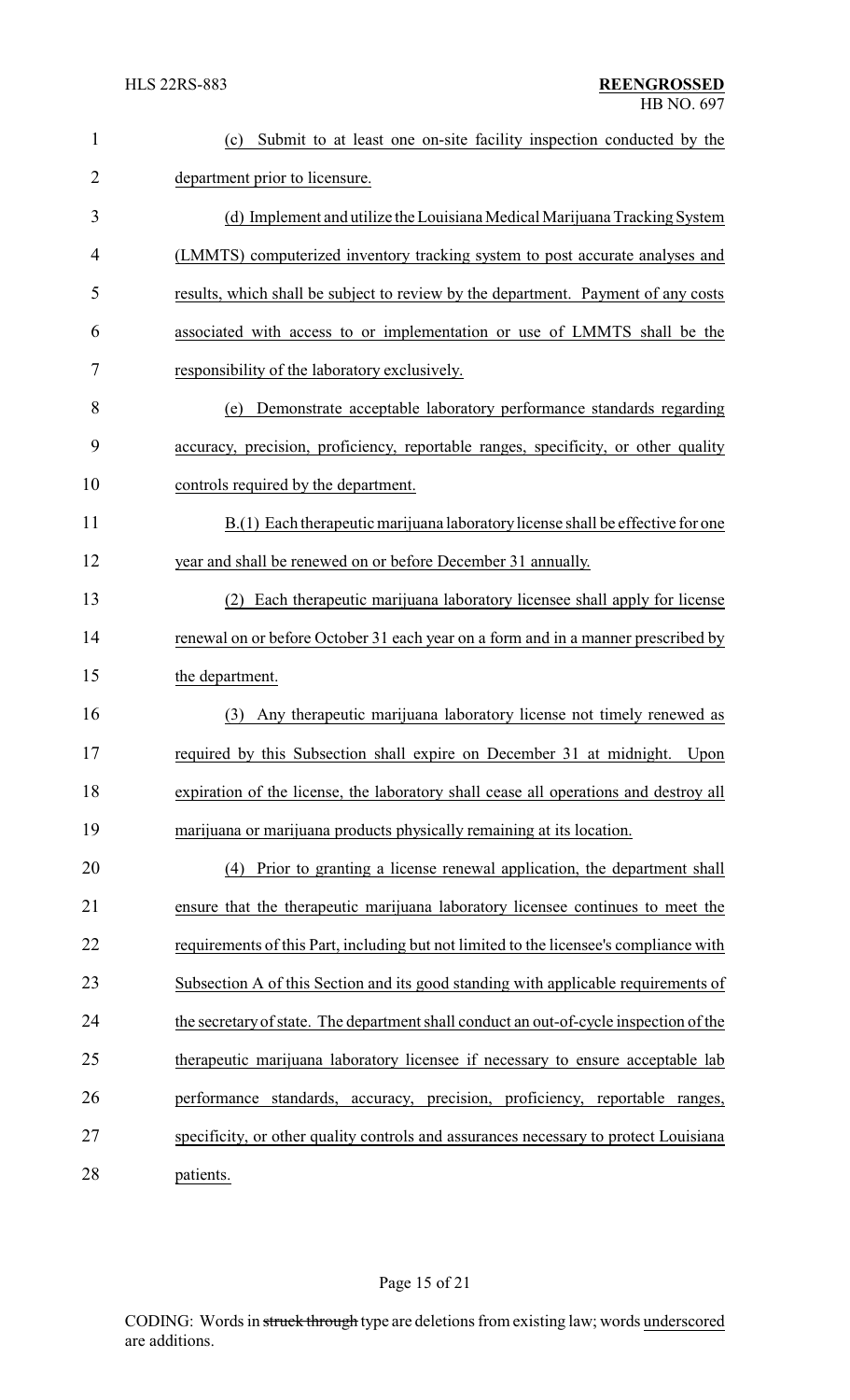| $\mathbf{1}$   | §1046.3. Testing; sample collection; minimum standards; reporting; remediation          |
|----------------|-----------------------------------------------------------------------------------------|
| $\overline{2}$ | A.(1) Each contractor permitted to cultivate, extract, process, produce, and            |
| 3              | transport therapeutic marijuana pursuant to this Part shall comply with approved        |
| 4              | minimum standards by making each batch of therapeutic marijuana subject to              |
| 5              | random selection, sampling, and analysis conducted by an independent approved           |
| 6              | laboratory collector in a volume sufficient to ensure compliance.                       |
| 7              | Each therapeutic marijuana laboratory licensed according to this Part<br>(2)            |
| 8              | shall maintain test results for no less than three years.                               |
| 9              | The laboratory shall record test results in the Louisiana Medical<br>(3)                |
| 10             | Marijuana Tracking System and produce a certificate of analysis to be delivered to      |
| 11             | the Louisiana Department of Health and contractor permitted to cultivate, extract,      |
| 12             | process, produce, and transport therapeutic marijuana within twenty-four hours of       |
| 13             | test completion.                                                                        |
| 14             | B. Therapeutic marijuana shall not be used to produce any form of product               |
| 15             | until it has passed all required testing standards, including appropriate microbial and |
| 16             | fungal limits, acceptable standards for pesticide chemical residues, appropriate        |
| 17             | residual solvent and heavy metals limits, homogeneity for concentrates and extracts.    |
| 18             | and complete active ingredient analysis or potency analysis to establish the presence   |
| 19             | of all active ingredients and their concentrations for accurate calculations of amounts |
| 20             | needed for the production of products and to ensure accurate dosing.<br>The             |
| 21             | administrative rules of the Louisiana Department of Health shall allow for a variance   |
| 22             | of no greater than plus fifteen percent or minus fifteen percent from the labeled       |
| 23             | amount of active ingredients in the ingredient analysis or potency analysis.            |
| 24             | C.(1) Neither a contractor nor an approved laboratory authorized pursuant               |
| 25             | to this Part shall release or approve a therapeutic marijuana product for delivery or   |
| 26             | sale until a sample from the applicable product batch has complied with all required    |
| 27             | testing standards.                                                                      |
| 28             | A contractor may resubmit to an approved laboratory any sample that                     |
| 29             | fails one or more initial tests required by this Part. The sample may be released for   |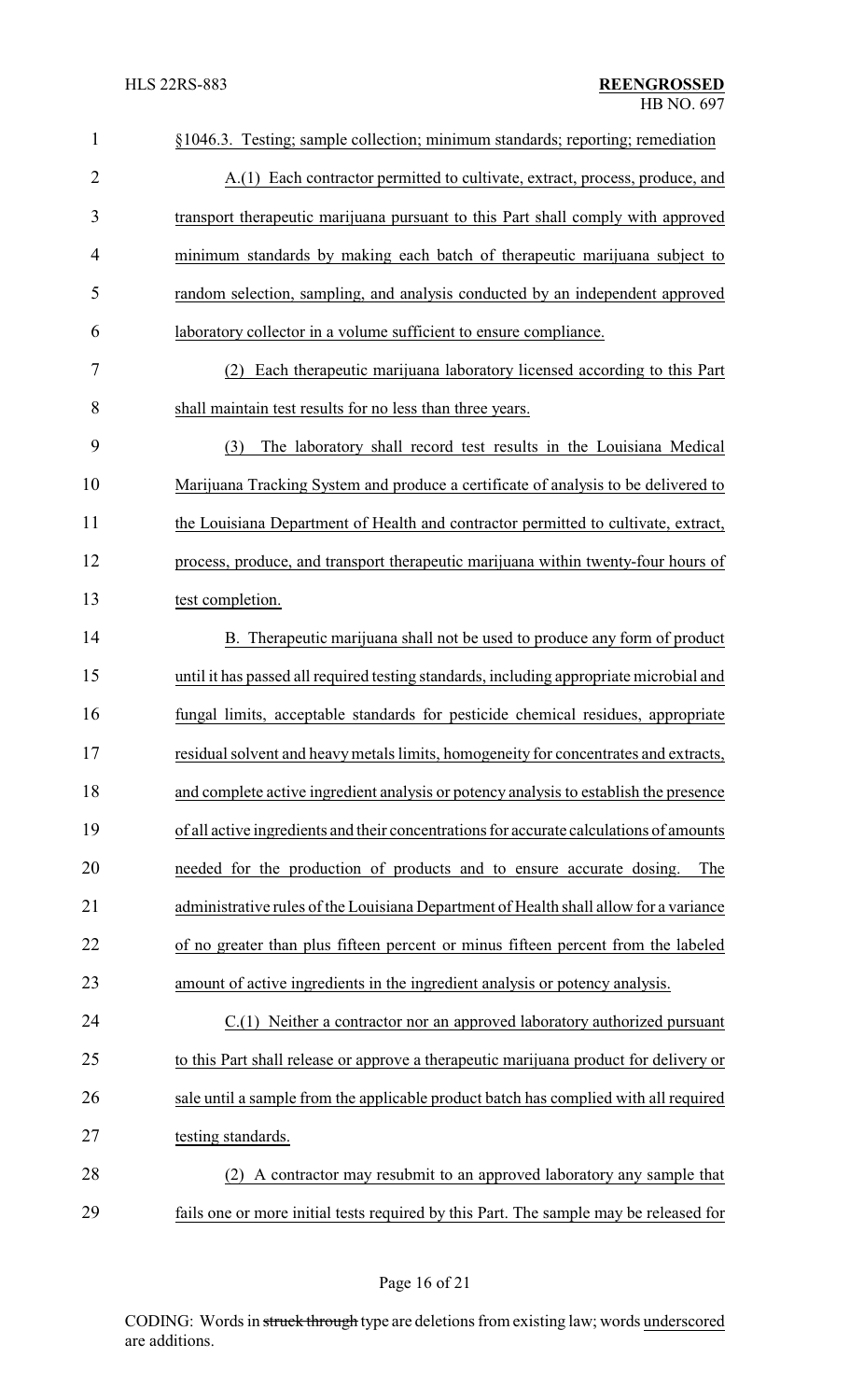| $\mathbf{1}$   | delivery and sale only if it passes all tests conducted by an approved laboratory in          |
|----------------|-----------------------------------------------------------------------------------------------|
| $\overline{2}$ | duplicate. The sample may be remediated according to any reasonably acceptable                |
| 3              | industry methods if it fails one or more tests conducted by an approved laboratory.           |
| $\overline{4}$ | (3) Any remediated sample shall pass remediation testing in duplicate prior                   |
| 5              | to approval for delivery and sale.                                                            |
| 6              | A product may be remediated only once, and any product failing<br>(4)                         |
| 7              | remediation testing shall be destroyed within sixty days of the failed test, in addition      |
| $8\,$          | to the timely destruction of the entire batch from which the sample was collected.            |
| 9              | Section 2. R.S. 40:1046(C)(2)(h) and (H)(3) through (5) are hereby repealed in their          |
| 10             | entirety.                                                                                     |
| 11             | Section 3. The Department of Agriculture and Forestry, through its agricultural               |
| 12             | chemistry laboratory, shall continue performing required testing of marijuana produced for    |
| 13             | therapeutic use according to applicable rules and regulations in effect on the effective date |
| 14             | of this Act, subject to any overriding emergency or permanent testing rules and regulations   |
| 15             | promulgated by the Louisiana Board of Pharmacy, until at least two additional laboratories    |
| 16             | are approved by the Louisiana Board of Pharmacy and have both been operational for a          |
| 17             | minimum of six months to ensure a reliable, adequate, and uninterrupted supply of             |
| 18             | therapeutic marijuana to Louisiana patients.                                                  |
| 19             | Section 4. To prevent any disruption to the supply chain and to ensure uninterrupted          |
| 20             | availability of products for patients, if not otherwise provided in this Act, the Louisiana   |
| 21             | Department of Health shall temporarily follow the applicable rules relative to marijuana for  |
| 22             | therapeutic use promulgated by the Department of Agriculture and Forestry until such time     |
| 23             | as it adopts all necessary emergency rules and permanent rules relating to cultivation,       |
| 24             | extraction, processing, production, and transportation of marijuana for therapeutic use       |
| 25             | including but not limited to the approval of product labels and packaging.                    |
| 26             | Section 5. This Act shall become effective upon signature by the governor or, if not          |
| 27             | signed by the governor, upon expiration of the time for bills to become law without signature |
| 28             | by the governor, as provided by Article III, Section 18 of the Constitution of Louisiana. If  |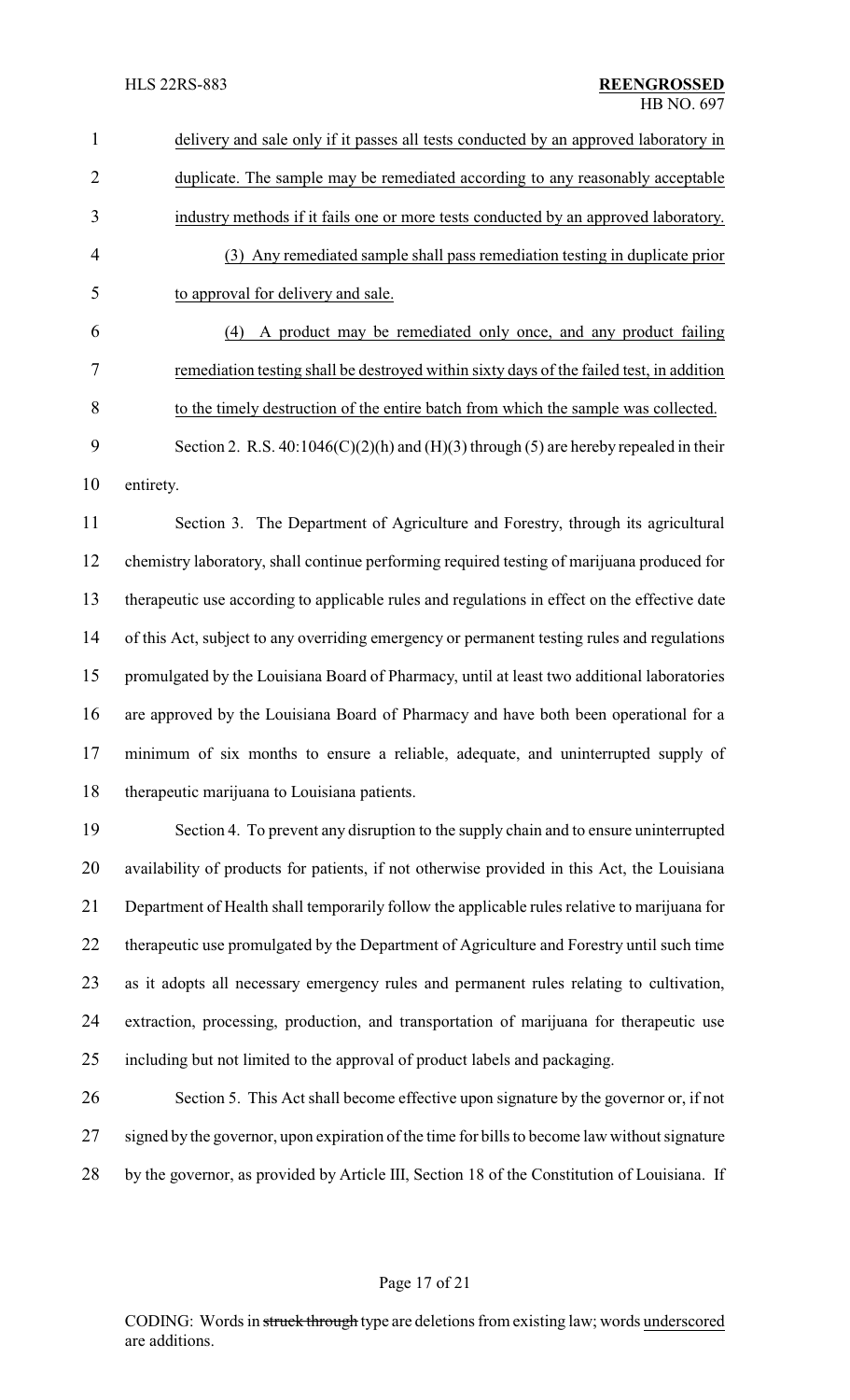- 1 vetoed by the governor and subsequently approved by the legislature, this Act shall become
- 2 effective on the day following such approval.

## **DIGEST**

The digest printed below was prepared by House Legislative Services. It constitutes no part of the legislative instrument. The keyword, one-liner, abstract, and digest do not constitute part of the law or proof or indicia of legislative intent. [R.S. 1:13(B) and 24:177(E)]

HB 697 Reengrossed 2022 Regular Session Magee

**Abstract:** Revises laws establishing and providing for a regulatory system for medical marijuana.

Proposed law revises laws establishing and providing for a regulatory system for marijuana for therapeutic use, known commonly as medical marijuana, in the following ways:

- (1) Transfers duties for licensure and regulation of medical marijuana production facilities from the La. Dept. of Agriculture and Forestry (LDAF) to the La. Dept. of Health (LDH).
- (2) Transfers duties with respect to testing of medical marijuana from LDAF to LDH.
- (3) Provides requirements and standards for laboratories that conduct testing of medical marijuana.
- (4) Provides for selection of marijuana production contractors by licensed producers of medical marijuana and for oversight and regulation of such contractors.
- (5) Repeals the ten-license limit on marijuana pharmacylicenses provided in present law and provides for a system for increasing the number of licenses issued contingent upon increases in medical marijuana patient counts.

Present law provides for licensure of marijuana pharmacies by the La. Board of Pharmacy ("board"). Provides that the board shall limit the number of such licenses granted in the state to no more than ten licensees. Proposed law revises present law by requiring the board to award a minimum of one license in each of ten regions established in proposed law, to award each license through a competitive process, and to increase incrementally the number of licenses issued based upon increases in medical marijuana patient counts by region.

Proposed law provides that the regions among which the board shall allocate marijuana pharmacy licenses shall correspond to the sets of parishes comprising, respectively, the human services districts and authorities established by present law (R.S. 28:912) as those districts and authorities existed on July 1, 2022. Requires that on and after Oct. 1, 2022, at least one licensed marijuana pharmacy shall be located in each region.

Proposed law provides for the following system for incrementally increasing the number of marijuana pharmacy licenses issued by the board:

(1) After 2,500 active, qualified patients are identified in the prescription monitoring program in a region, the board may allow the marijuana pharmacy licensee in that region to open one additional marijuana pharmacy location in that region. Requires the board to license the additional location within three months of the date on which the patient registration threshold is met.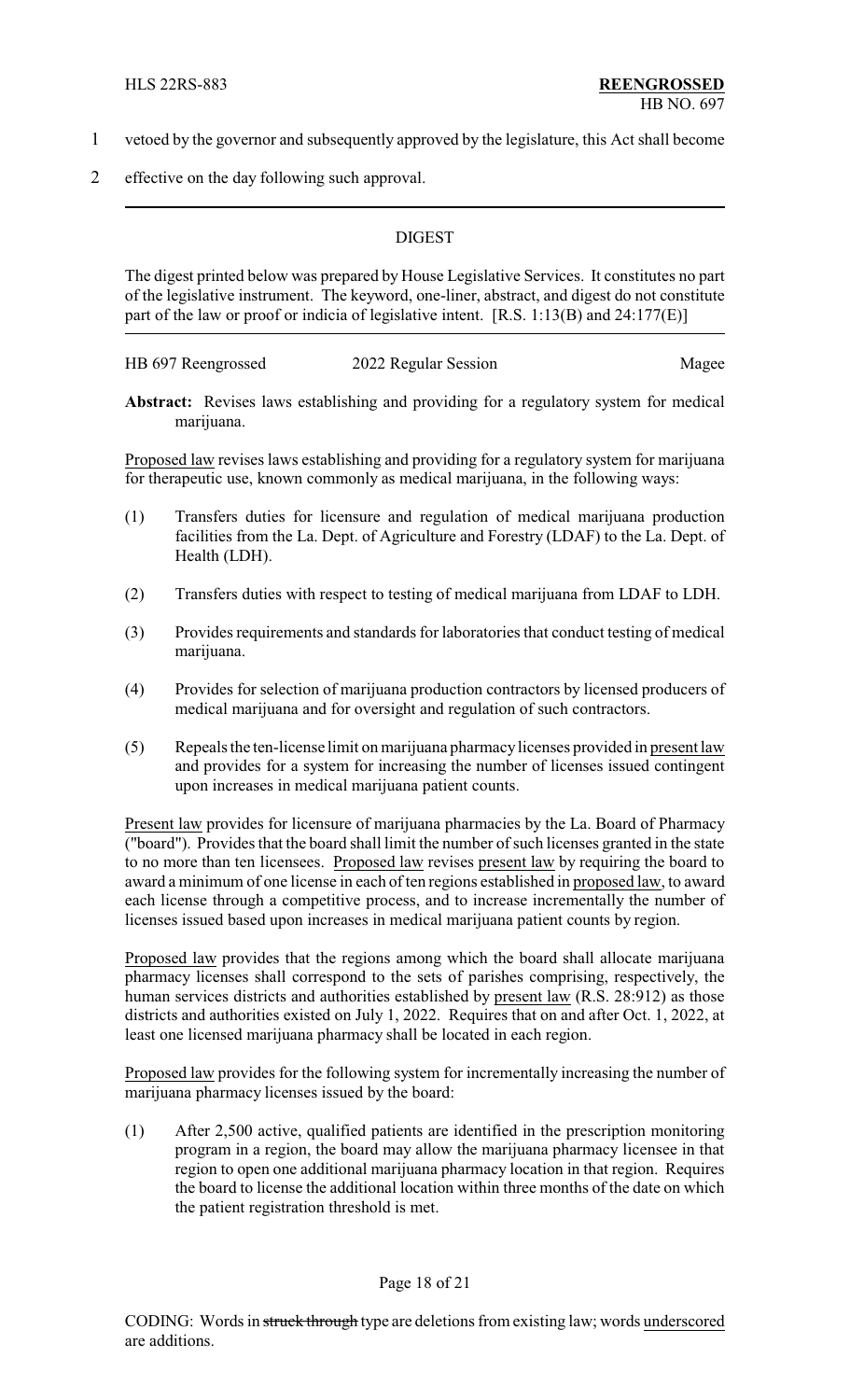(2) If an additional 2,500 active, qualified patients are identified in the prescription monitoring program in a region, then the board may license one additional marijuana pharmacy location in that region. These provisions of proposed law authorizing issuance of an additional license in a region shall apply each time that an additional increment of 2,500 active, qualified patients is reached in the region.

Proposed law prohibits any marijuana pharmacy from locating within a 15-mile radius of another marijuana pharmacy, with the following exceptions:

- (1) In a region that encompasses any parish with a population of more than 350,000 persons according to the most recent federal decennial census, no marijuana pharmacy shall locate within a ten-mile radius of another marijuana pharmacy.
- (2) In a region that encompasses any municipality with a population of more than 350,000 persons according to the most recent federal decennial census, no marijuana pharmacy shall locate within a five-mile radius of another marijuana pharmacy.

Proposed law requires each marijuana pharmacy licensed in accordance with proposed law to offer home delivery to patients in each zip code within its region at least once per month.

Proposed law provides requirements and standards for marijuana production contractors of licensed producers of medical marijuana, including requirements and standards with respect to all of the following:

- (1) Initial inspections of contractor facilities.
- (2) Inspections of contractor facilities subsequent to initial inspections.
- (3) Security at contractor facilities.
- (4) Visitors at contractor facilities.
- (5) Data management by contractors.
- (6) Contractors' inventory.
- (8) Material safety data sheet requirements.
- (9) Transportation of therapeutic marijuana by contractors.

Proposed law provides that the licensed marijuana production facility or its contractor shall remit to the La. Department of Revenue the proceeds of the fee on gross sales of therapeutic marijuana established in present law (R.S. 40:1046(H)(8)(a)(iii)).

Proposed law requires that marijuana produced for therapeutic use be tested by a facility licensed by LDH in accordance with proposed law as a therapeutic marijuana laboratory. Requires that applicants for licensure as a therapeutic marijuana laboratory meet all of the following requirements in order to qualify for a license:

- (1) Be accredited by the National Institute on Drug Abuse, the National Environmental Laboratory Accreditation Conference, the International Organization for Standardization, or other accrediting entity approved by LDH, which accreditation shall be maintained in active and good standing or other substantially similar status for the duration of licensure.
- (2) Employ or hire a laboratory director or other qualifying individual who meets certain suitability requirements provided in present law.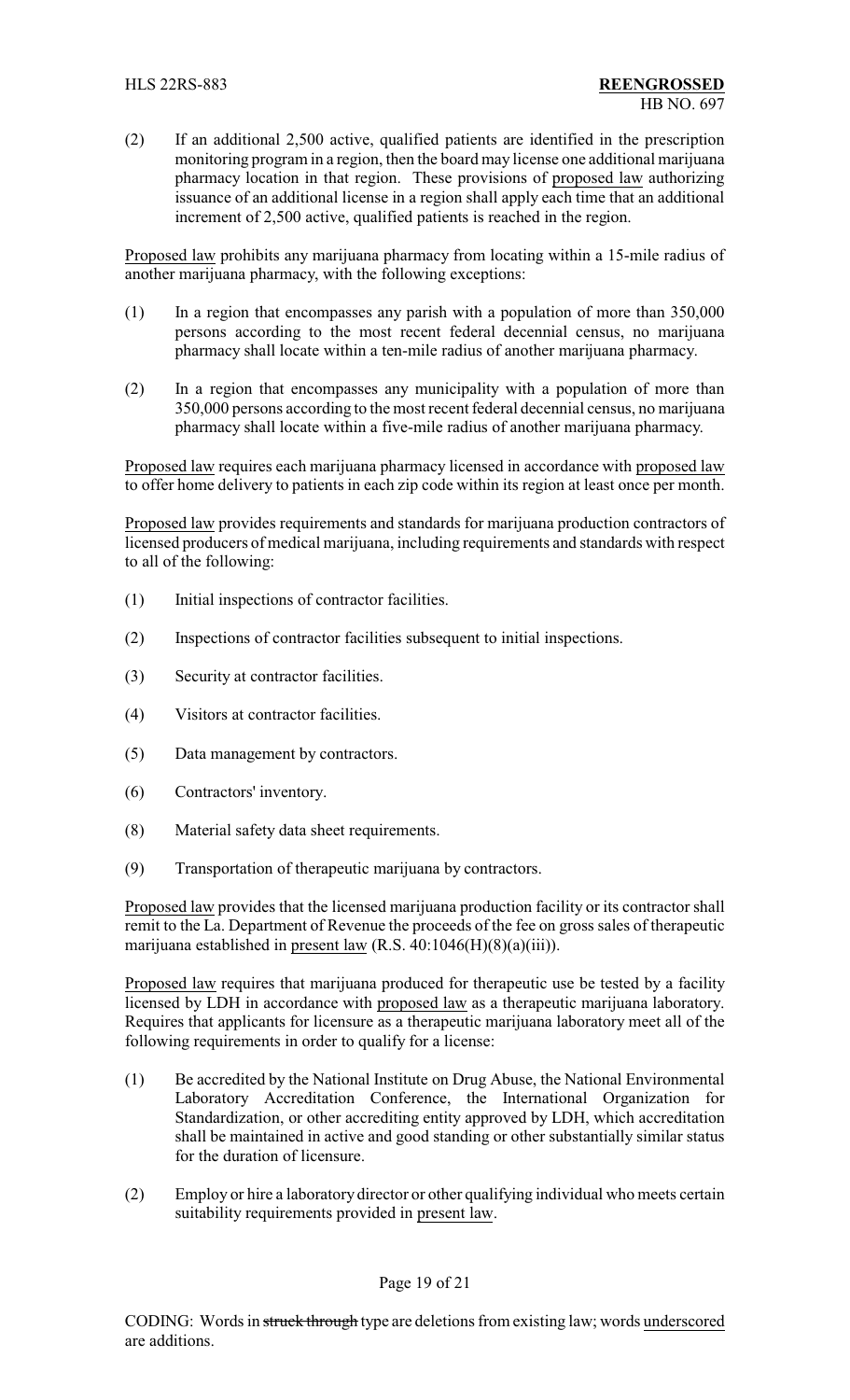- (3) Submit to at least one on-site facility inspection conducted by LDH prior to licensure.
- (4) Implement and utilize the Louisiana Medical Marijuana Tracking System computerized inventory tracking system to post accurate analyses and results, which shall be subject to review by LDH.
- (5) Demonstrate acceptable laboratory performance standards regarding accuracy, precision, proficiency, reportable ranges, specificity, or other quality controls required by LDH.

Proposed law stipulates that the LDAF agricultural chemistry laboratory shall be exempt from the application process and deemed approved as a therapeutic marijuana laboratory; requires, however, that such laboratory shall comply with the requirements of paragraphs  $(4)$  and  $(5)$  above.

Proposed law requires LDAF to continue to conduct laboratory testing of marijuana produced for therapeutic use according to applicable rules and regulations in effect on the effective date of proposed law, unless otherwise provided for in rules of LDH, until at least two additional laboratories are approved by LDH and have both been operational for a minimum of six months to ensure a reliable, adequate, and uninterrupted supply of therapeutic marijuana to Louisiana patients.

Proposed law requires that LDH temporarily follow existing administrative rules relative to marijuana for therapeutic use promulgated by LDAF until such time as it adopts all necessary emergency rules and permanent rules relating to cultivation, extraction, processing, production, and transportation of such product.

Proposed law authorizes the University of Louisiana at Monroe to conduct research on marijuana for therapeutic use.

Proposed law recognizes and declares that both the Louisiana State University Agricultural Center (LSU Ag Center) and the Southern University Agricultural Center (SU Ag Center) timely exercised and asserted their intent to be licensed to produce recommended marijuana for therapeutic use in this state in accordance with the provisions of Act No. 261 of the 2015 RS.

Proposed law repeals present law providing procedures for selection and licensing of a therapeutic marijuana producer in the event that neither the LSU Ag Center nor the SU Ag Center is licensed as a production facility.

Effective upon signature of governor or lapse of time for gubernatorial action.

(Amends R.S. 40:1046(A)(1), (C)(1) and (2)(intro. para.), (G), and (H)(1), (2), (6)(a)(intro. para.) and (b), and (8)(a)(intro. para.) and (iii); Adds R.S. 40:1046(A)(7), (B), and 1046.1- 1046.3; Repeals R.S. 40:1046(C)(2)(h) and (H)(3)-(5))

#### Summary of Amendments Adopted by House

The Committee Amendments Proposed by House Committee on Health and Welfare to the original bill:

- 1. Transfer duties with respect to testing of medical marijuana provided in proposed law from the La. Board of Pharmacy to the La. Department of Health (LDH).
- 2. Require that LDH temporarily follow existing administrative rules relative to medical marijuana promulgated by the Dept. of Agriculture and Forestry until such time as LDH adopts all necessary emergency rules and permanent rules